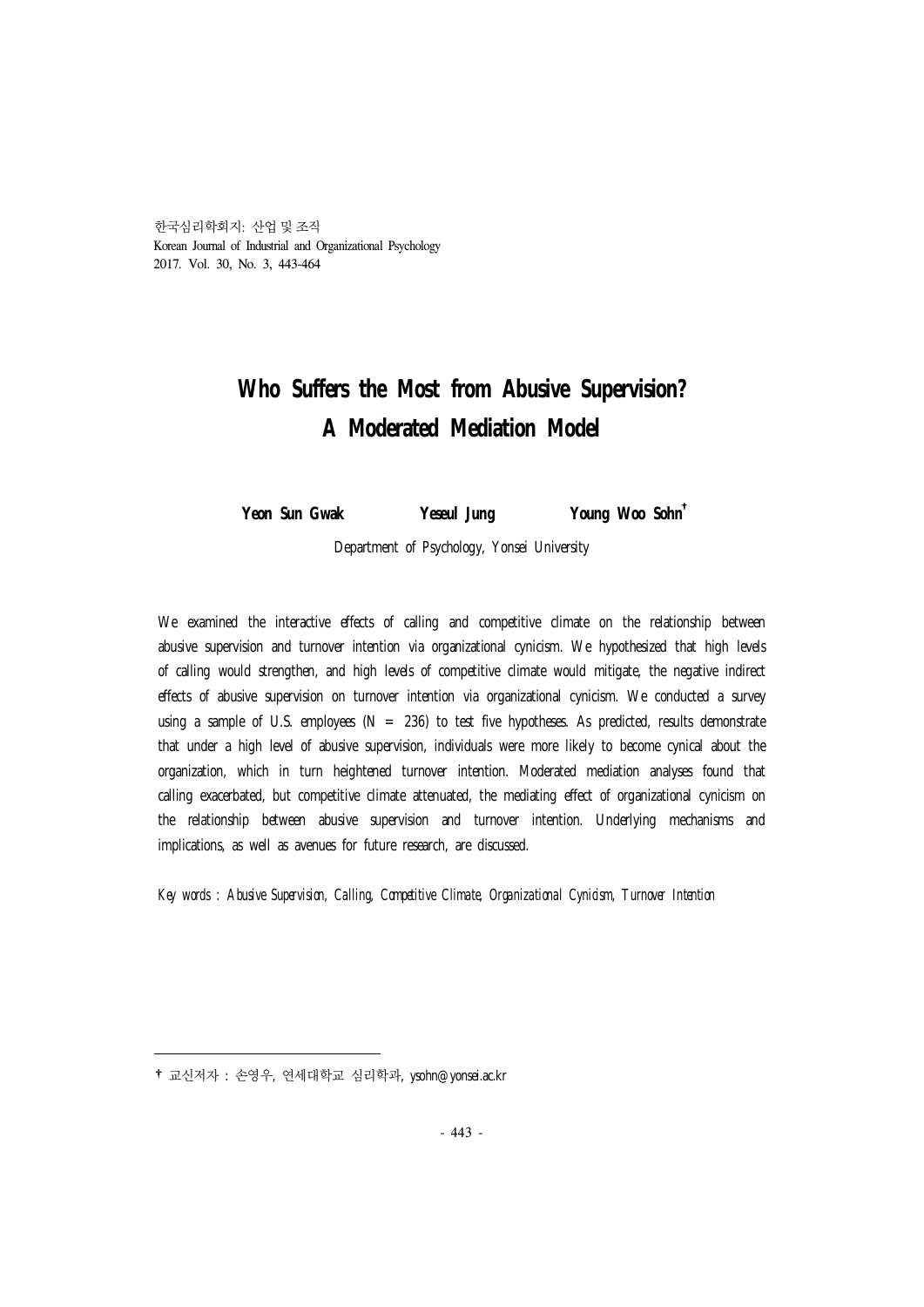Abusive supervision has been identified as a destructive leadership method that impairs job effectiveness (Duffy, Ganster, & Pagon, 2002; Tepper, 2000). Despite its detrimental effects, abusive supervision is evident in many organizations. Based on a recent study, between 10% and 16% of employees in the U.S. experience abusive supervision on a daily basis (Namie & Namie, 2000). An abundant literature has documented the negative effects of abusive supervision; however, most of these studies have focused on the simple negative impacts of abusive supervision. Only few researchers have examined potential moderators and mediators of the relationship between abusive supervision and job outcomes. Some of the studies take situational moderators into consideration, such as mechanistic versus organic structures (Aryee, Sun, Chen, & Debrah, 2008) and hostile work climates (Mawritz, Mayer, Hoobler, Wayne, & Marinova, 2012). It still needs more investigation of situational and individual moderators in order to further develop the extant literature. Thus, we set out to examine not only why abusive supervision increases turnover intention, but also who suffers the most from this type of supervision.

Both organizational cynicism and turnover intentions are two attitudinal variables which are considered to be a major consequences of abusive supervision. Those attitudes could result in deleterious results and significant amount of budget loss in organization (Mitchell, Holtom, & Lee, 2001). Hinkin and Tracey (2000) mentioned that the cost of turnover was estimated as much as 5 percept of operational budget in organization including replacement and separation cost. Given that the significant effect of turnover on organizations, we tried to investigate the mechanism so that we could understand how abusive supervision leads to turnover intention. There was relatively short of literature with regard to employees' affective reactions as mediators between abusive supervision and turnover intention. Thus, we hypothesized organizational cynicism would mediate the relationship between abusive supervision and turnover intention.

According to Tepper (2007), the influence of abusive supervision is not homogeneous for all employees. In this review, Tepper introduced an emergent model of abusive supervision which integrates four categories of moderating variables: (a) dispositional characteristics of employees, (b) employees' upward communication behavior, (c) characteristics and behaviors of the supervisor, and (d) characteristics of employees' work context. In line with this proposed model of abusive supervision, our research is based on the assumption that the impact of abusive supervision can be significantly differed by the employee's dispositional characteristics and employee's work context.

In terms of individual characteristic, we particularly focused on individuals' vocational calling. There is emerging but narrow empirical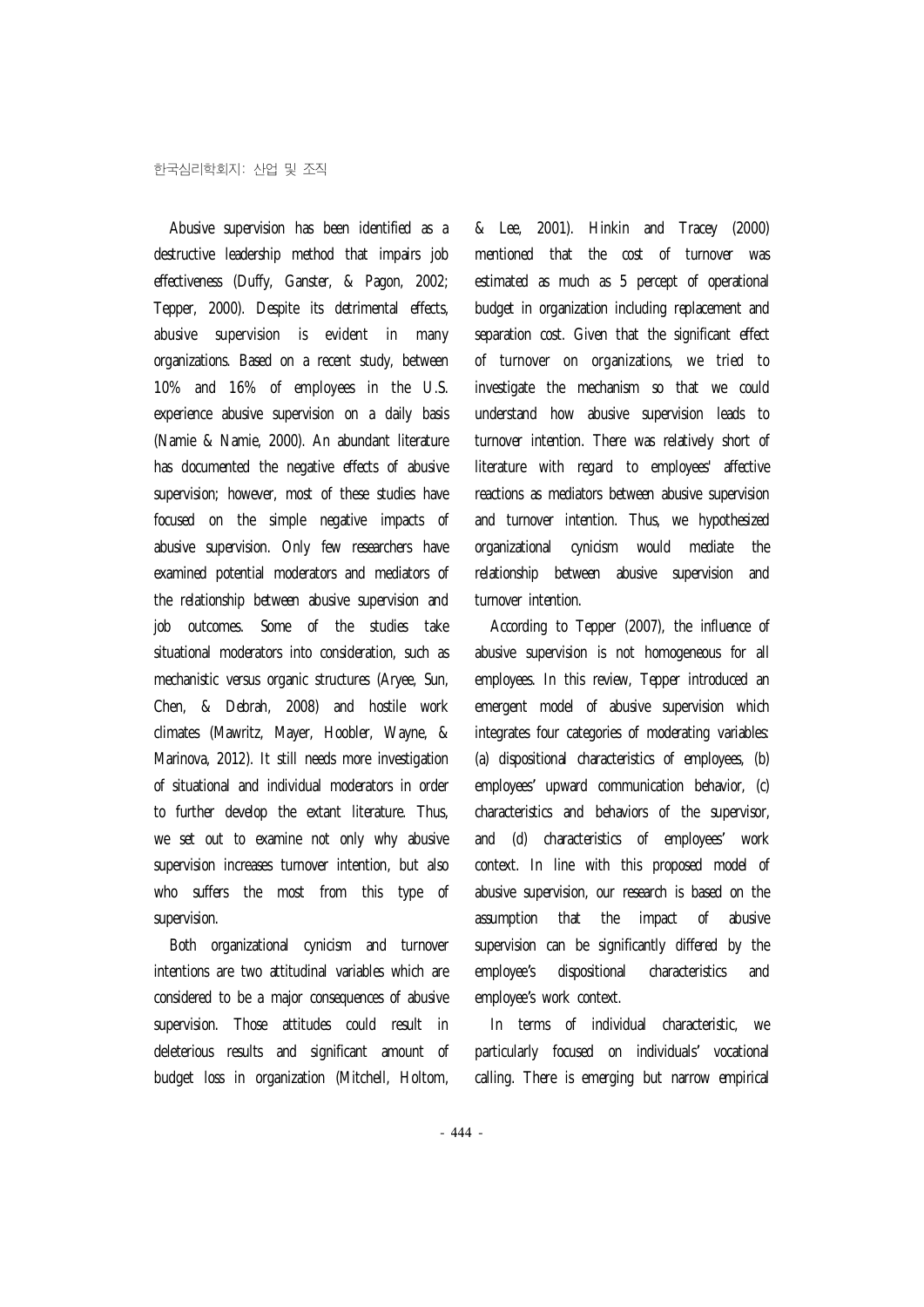research with regard to vocational calling. Vocational calling is relatively a new concept in this field, so it needs to be elucidated how it works under injustice organizational conditions such as abusive supervision. Vocational calling has been known to be related with a wide variety of positive job outcomes, and negatively related with turnover intentions. Spreitzer (1995) proposed that abusive supervision and job outcome relationship can be moderated by how much employees value the work they do. We predicted that calling would moderate the negative impact of abusive supervision. Therefore, it needs more examination how individuals' vocational calling affects their job attitudes when they are under the abusive supervision.

With regard to work context, we chose competitive organizational climate to see how organizational climate plays a role in the relationship between abusive supervision and job attitudes. Tepper (2007) suggested that organizational context can serve as the moderator on the relationship between abusive supervision and negative job outcomes. According to previous study (Arnold, Flaherty, Voss & Mowen, 2009), the competitive climate could mitigate the aversive effects of the work stressors. We predicted that competitive organizational climate would moderate the relationship between abusive supervision and its negative impact. Thus, we investigated the interactive effects of the moderators of abusive supervision and considered both calling as an individual factor and

competitive climate as an organizational factor.

# Theory and Hypothesis Development

## Abusive Supervision

Tepper (2000) defines abusive supervision as "the sustained display of hostile verbal and nonverbal behaviors, excluding physical contact" (p. 178). Abusive supervision is not simply the subordinate's interpretation, but also prolonged and sustained mistreatment of the subordinate, which incurs serious negative consequences for organizations. Some might argue that abusive supervision is just one kind of workplace bullying. Admittedly, mistreatment at workplace can be committed by a variety sources, including coworkers, outsiders of organizations like clients or customers (Hershcovis & Barling, 2010). However, the effects of abusive supervision are more influential compared with other forms of maltreatments.

In line with significant impacts of abusive supervision, the extant literature has examined negative influences of abusive supervision in many aspects in the organizations. With regard to psychological consequences, it has been found that abusive supervision is associated with higher psychological distress (Richman, Flaherty, Rospenda, & Christensen, 1992), job dissatisfaction, lower self-efficacy (Duffy et al., 2002), less organizational commitment,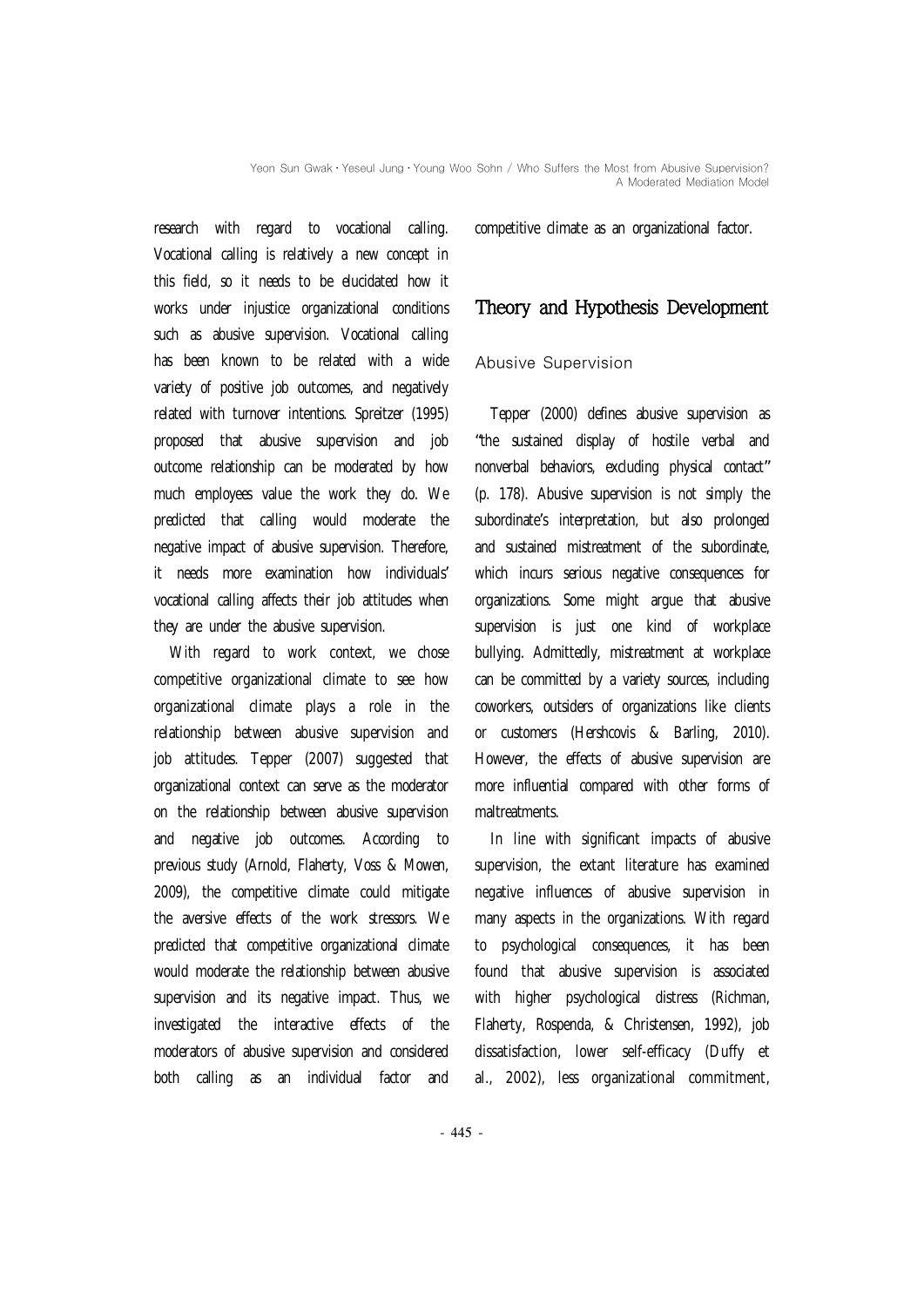helplessness (Ashforth, 1994), higher counterproductive work behavior (Han & Park, 2009) and higher organizational cynicism. In terms of job effectiveness, under abusive supervision, employees showed more counterproductive work behaviors, less citizenship behavior, poor performance, injustice perception toward organization, and higher turnover intentions (Aryee et al., 2008; Harris, Kacmar, & Zivnuska, 2007; Jun & Jeung, 2015; Kuo, Chang, Quinton, Lu, & Lee, 2015; Liu, & Wang, 2013; Martinko, Harvey, Brees, & Mackey, 2013; Park, Son, & Yun, 2014; Tepper, 2000).

The Mediating Role of Organizational Cynicism

Organizational cynicism, by definition, is a negative attitude about an organization (Dean, Brandes, & Dharwadkar, 1999) in which employees believe that their organization lacks integrity. In turn, this triggers negative affect with respect to the organization and behaviors that express criticism toward it. If employees have a certain level of expectations for the organization and their supervisors, but these expectations are not satisfied, they are more likely to feel negative about the organization and display withdrawal behavior (Hom, Griffeth, & Sellaro, 1984). In their meta-analysis of the literature on cynicism, Chiaburu, Peng, Oh, Banks, and Lomeli (2013) found that cynicism is

associated with job dissatisfaction and higher turnover intention. They argue that when employees evaluate their working conditions negatively, this triggers dissatisfaction among employees and increases turnover intention. Also, Bedeian (2007) found that organizational cynicism ultimately leads to turnover intention.

Tepper (2000) suggests that an abusive supervisor may motivate strong negative evaluations of the job in general and cause the employee to have a negative attitude toward both the supervisor and the organization. Abusive supervision engenders negative affective states among employees (Atwater, Kim, Witt, Latheef, Callison, Elkins, & Zheng, 2015; Harvey, Stoner, & Kacmar, 2007), and feeling victimized enhances negative affect, which in turn leads to maladaptive coping by employees (Glasø, Homdal, & Einarsen, 2011). Abusive supervision not only affects employees' negative affective states toward their supervisor, but also this negative attitude can be extended toward their organization overall. On the basis of Levinson's (1965) agent theory, supervisors and other authorities in organizations are viewed as representatives of the larger organization and are perceived to represent the organization's interests (Eisenberger, Stinglhamber, Vandenberghe, Sucharski, & Rhoades, 2002; Levinson, 1965). Therefore, the negative impact of abusive supervision can be generalized by employees to represent the negative characteristics of the organization. As a result, abusive supervision can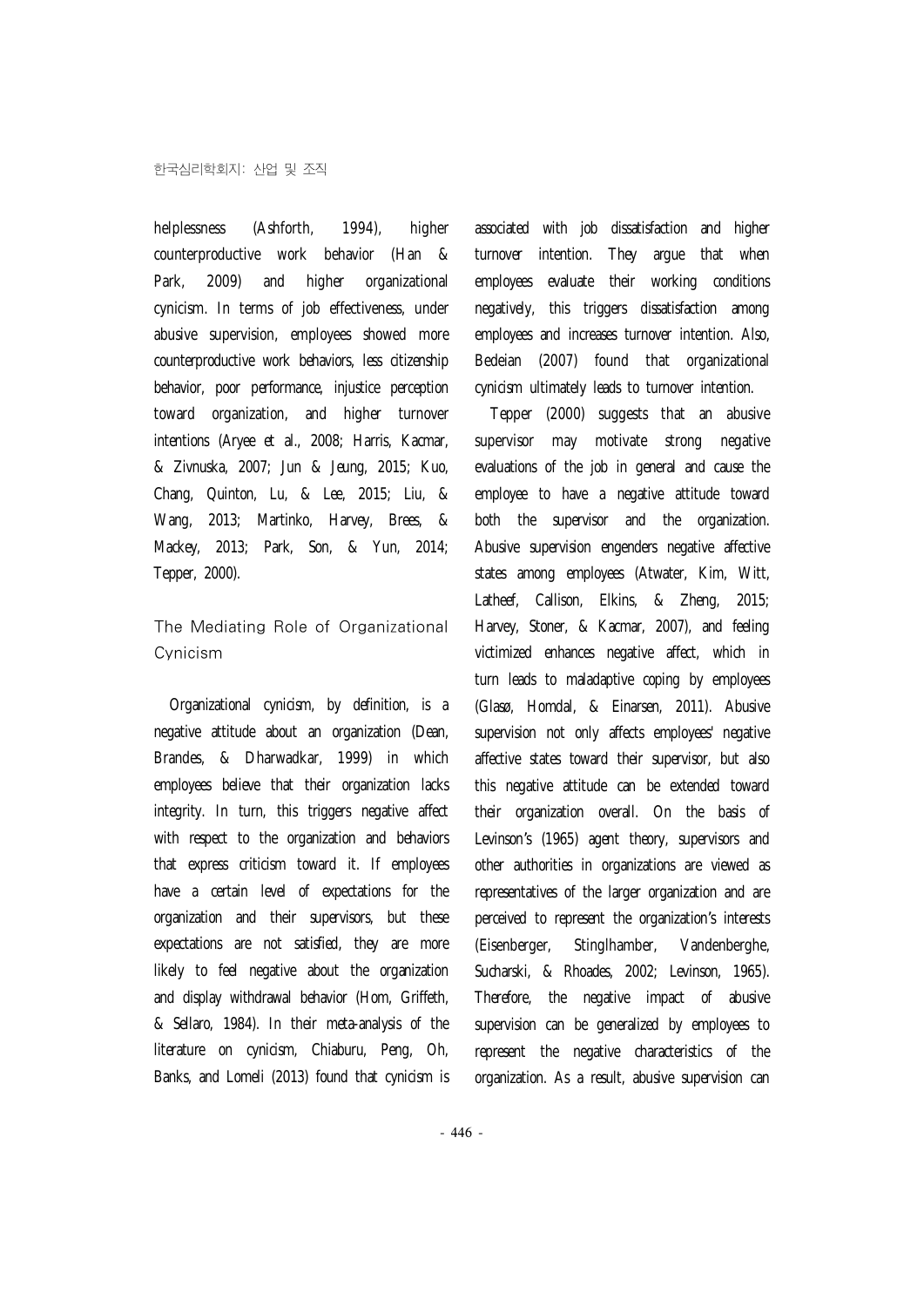cause an increase in organizational cynicism and withdrawal, leading to turnover intention or actual turnover. Taken together, we hypothesized that organizational cynicism would mediate the relationship between abusive supervision and turnover intention.

Hypothesis 1: Organizational cynicism will mediate the relationship between abusive supervision and turnover intention.

# The Moderating Process

Previous studies have mainly focused on the direct negative impact of abusive supervision on job outcomes. Our model, in contrast, highlights the moderating role of individual and organizational factors to explain the relationship between abusive supervision and turnover intention via organizational cynicism; we aimed to examine the individual characteristics and organizational contexts that moderate the mediating effects of organizational cynicism between abusive supervision and turnover intention. Accordingly, we primarily focused on the moderating effects of the employee's occupational calling and the organization's competitive climate.

# The Moderating Role of Calling

The concept of calling arose from a religious context, but researchers now use the term to describe the inner experience of a resolve to work and a sense of purpose at work (Hall & Chandler, 2005). Abundant research has examined the positive impact of occupational calling on life-, job-, and health-related outcomes, and it has been found to have a positive relationship with life and job satisfaction (Creed, Rogers, Praskova, & Searle, 2014; Duffy, Bott, Allan, Torrey, & Dik, 2012; Praskova, Creed & Hood, 2015). Individuals with high calling report finding greater meaning in life and work (Bunderson & Thompson, 2009) than those with low calling.

Although the positive aspects of calling have received widespread attention, few studies have considered the dark side of calling (Bunderson & Thompson, 2009; Duffy, Douglass, & Autin, 2015; Gazica & Spector, 2015). Recently, some researchers suggested that there may be negative effects when one's calling could not be lived out. Gazica and Spector (2015) found that individuals with calling experience positive outcomes only when their calling is satisfied. If it is not, having a calling might have a deleterious effect on outcomes compared to not having a calling. When individuals with calling could not pursue via their work, they may suffer from stress, depression and frustration (Berkelaar & Buzzanell, 2015).

Duffy et al. (2012) have demonstrated that merely having a calling does not explain greater career commitment; only when individuals live their calling will they be more committed to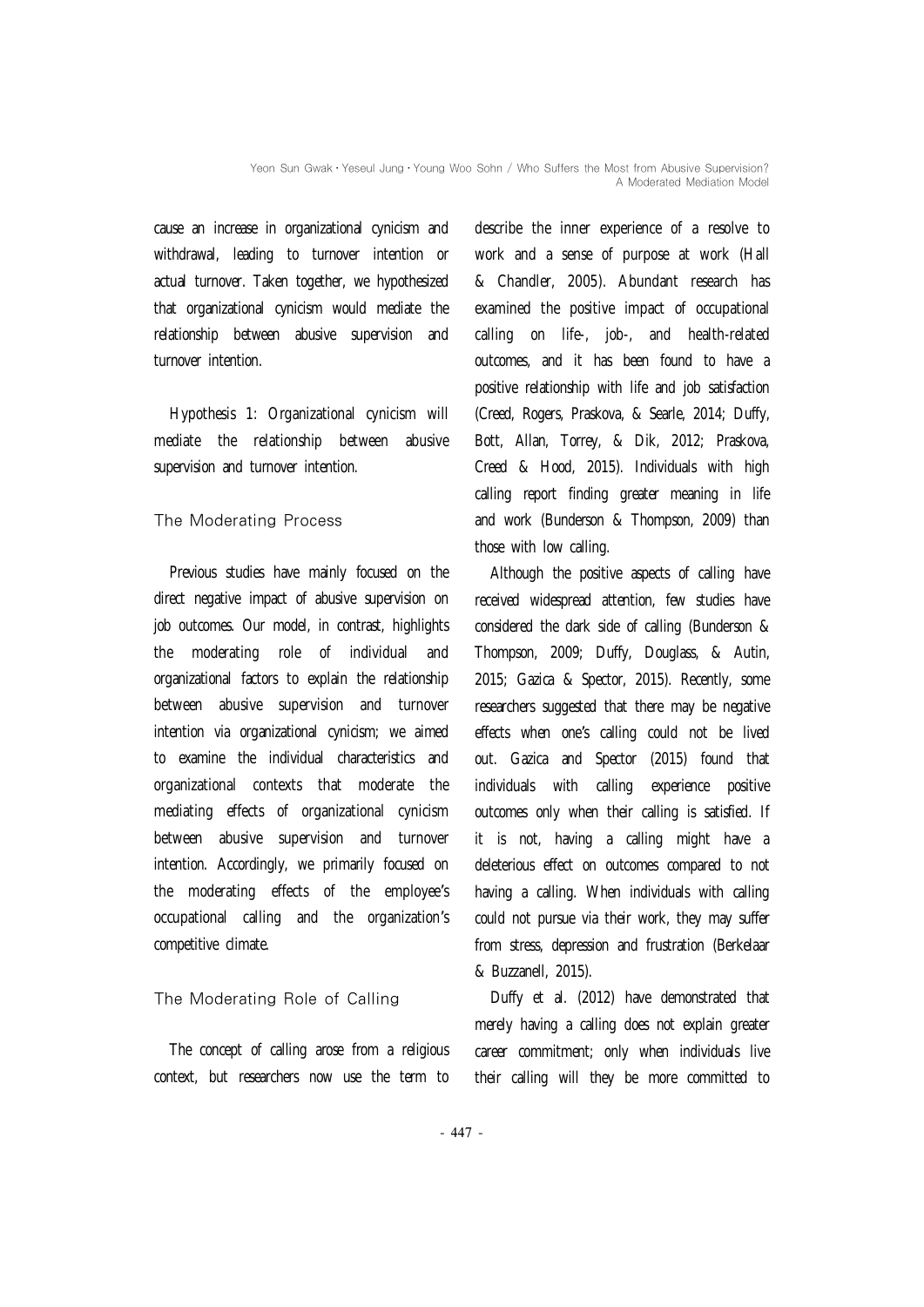their careers. If living one's calling is an important moderator that enables the calling to produce positive results, what happens when individuals with high calling are unable to achieve it? Individuals who have a calling but are not living it showed higher withdrawal intention at work (Berg, Grant, & Johnson, 2010). Further, it was found that not living one's calling is related to low levels of physical and psychological well-being, job satisfaction, and high levels of intention to withdraw. These individuals may be seeking a more supportive environment that is congruent with their personal values and provides the opportunity to live their calling.

The literature on psychological contract breach (Andersson, 1996) assumes that employees share a belief that the organization is obligated to fulfill its part of a reciprocal exchange between employee and organization. When employees feel that the organization is not fulfilling its reciprocal obligations-and thereby violating the psychological contract-employees are likely to feel resentment (Andersson, 1996). Individuals with high calling have high moral criteria for management and employers (Bunderson & Thompson, 2009), such that they judge management decisions against a high moral standard when such decisions are related to the individual's calling. When they are confronted with abusive supervision, it is more likely that they will perceive a greater degree of unmet expectations for moral obligations, which would

represent a greater psychological contract breach. In addition, incongruence between personal expectations for a promised outcome and organizational expectations (e.g., as evidenced by abusive supervision) might also seriously violate a psychological contract for individuals with high calling. Due to abusive supervision, those with calling will perceive a lack of congruence between their values and those of the organization and, they will show stronger indirect effect of abusive supervision on turnover intention via organizational cynicism. Therefore, we hypothesized that those with low calling would suffer less from abusive supervision than those with high calling, leading to mitigate the indirect effect of abusive supervision on turnover intention via organizational cynicism.

Hypothesis 2: Calling moderates the indirect effect of abusive supervision on turnover intention via organizational cynicism such that the indirect effect will be stronger among individuals high in calling than individuals low in calling.

# The Moderating Role of Competitive Organizational Climate

Many U.S. organizations' work environments have become increasingly competitive. Despite of the prevalence of competitive climate, only limited amount of research has been conducted. Keeping abreast of this increasingly competitive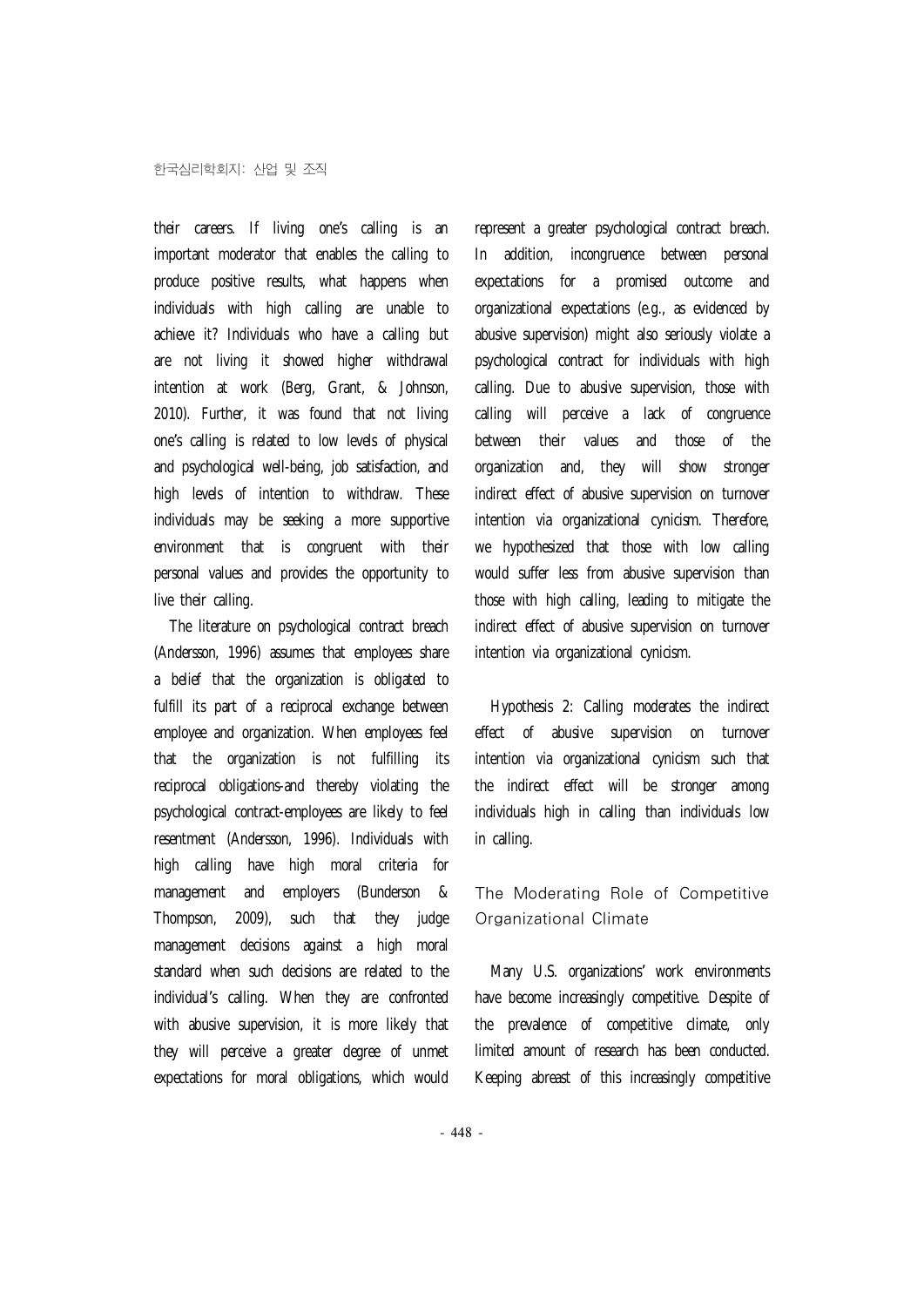climate requires further research on the moderating effects of a competitive climate on the indirect effect of abusive supervision on turnover intention via organizational cynicism.

Brown, Cron, and Slocum (1998, p 89) defined competitive climate as a psychological work environment where "employees perceived organizational rewards to be contingent on comparisons of their performance against that of their peers." In a competitive climate, employees are motivated only by attaining rewards as a results of competition between coworkers (Brown, Cron, & Slocum, 1998), not by being supported by coworkers or supervisors. Jones, Davis, and Thomas (2015) suggest that in a competitive climate, interactions with coworkers might not be supportive or rewarding; employees could be pressured to outperform coworkers, and mainly focus on improving their own performance rather than maintaining supportive relationships with other members of the organization.

Arnold, Flaherty, Voss, and Mowen (2009) argue that a competitive climate is more likely to weaken the adverse effects of stressors at work. Challenge stressors, such as an organization's competitive climate, are rather positively related with motivation, and employees are able to deal with the stressor (LePine, Podsakoff, & LePine, 2005). Bakker, Demerouti, and Verbeke (2004) also demonstrate that employees are able to deal with stressors in a competitive climate; due to greater emphasis on job performance, employees are motivated to

keep job stressors from negatively influencing their job performance (Arnold et al., 2009).

Such employees are less likely to interpret abusive supervisory behavior as a destructive behavior for their performance, and might think that abusive supervision could be less unjustifiable under high pressure to excel. Thus, in the context of a competitive climate, they may be less likely to attribute their supervisor's abusive behavior to destructive and injuryinitiation motives. Indeed, Liu, Liao, and Loi (2012) found that a negative relationship between abusive supervision and team creativity was mitigated when subordinates attributed their abusive supervisory behaviors as performancepromotion motives rather than injury-initiation motives.

On the basis of the literature, we hypothesized that a competitive organizational climate would weaken the relationship between abusive supervision and turnover intention via organizational cynicism. In a high competitive climate, employees would interpret abusive supervision less negatively, and therefore showing lower organizational cynicism and turnover intention; in turn, they are not as affected by an abusive supervisor's behavior.

Hypothesis 3: Competitive climate moderates the indirect effects of abusive supervision on turnover intention via organizational cynicism such that the indirect effect will be stronger in a low competitive organizational climate than in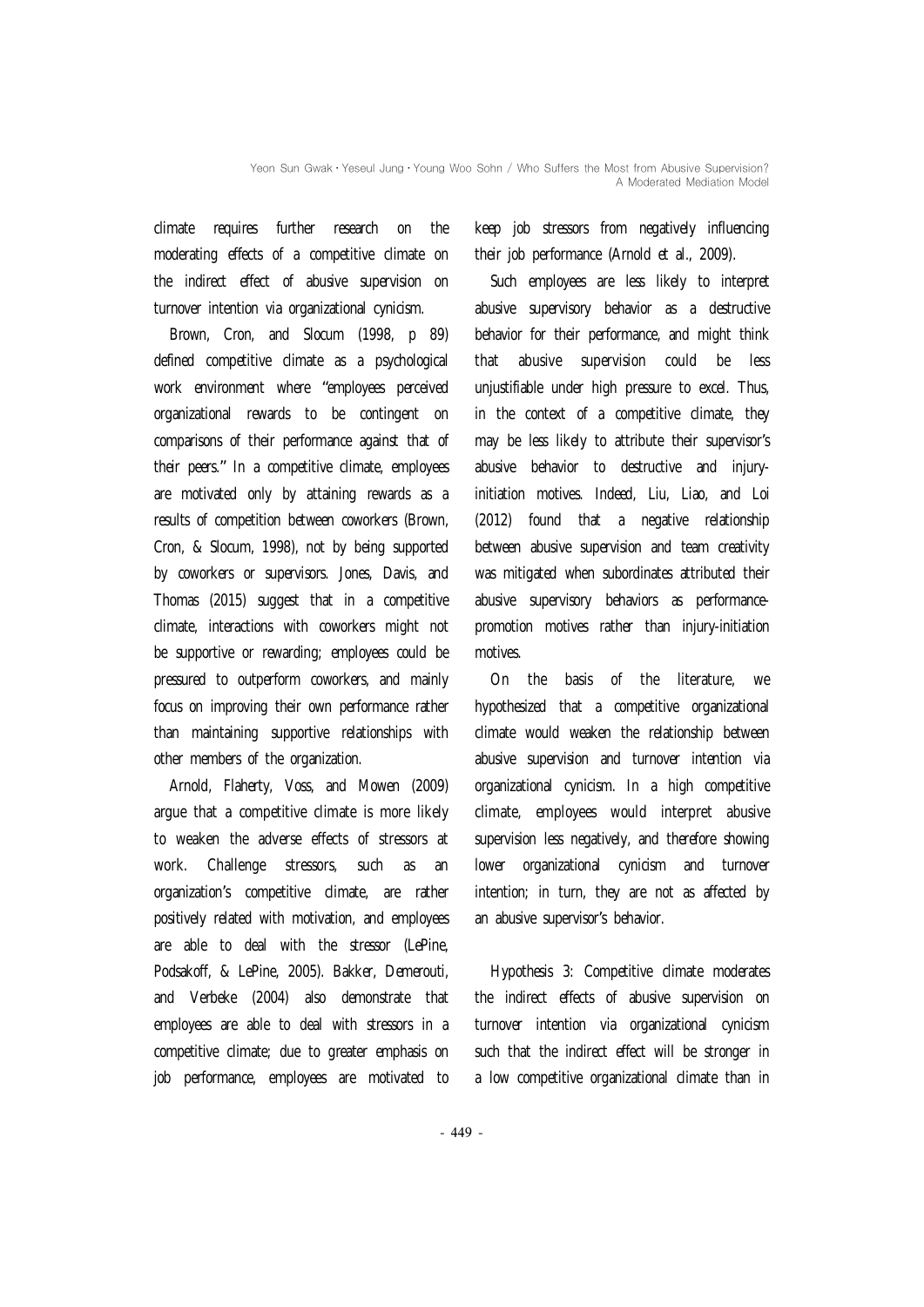

Figure 1. A model of the relationship between abusive supervision and turnover intention

a high competitive organizational climate.

The purpose of this study, therefore, is to theorize regarding and empirically integrate such moderating effects to better understand the relationship between abusive supervision and turnover intention via organizational cynicism. Our overall model is shown in Figure 1.

# Method

## Participants and Procedure

We conducted a study of 236 employees in the U.S. using Amazon.com's Mechanical Turk (MTurk). Participants qualified for inclusion if they were currently employed and had a workplace supervisor who also resided in the U.S., and received \$0.45 in compensation. The sample consisted of 132 women and 104 men  $(Maqe = 34.63, SDaqe = 10.67)$ . Average organizational tenure was approximately 6 years

 $(M = 5.59, SD = 4.95)$ . Cronbach's alphas for all variables are presented in Table 1.

#### Measures

#### **Abusive supervision**

We measured abusive supervision using Tepper's (2000) 15-item scale on a 5-point Likert scale that ranged from 1 (I can't remember him/her ever using this behavior with me) to 5 (He/she uses this behavior very often with me). Participants were asked to rate the frequency of the supervisor's abusive behaviors. The sample items from the scale are "My supervisor reminds me of my past mistakes and failures" and "My boss is rude to me". Coefficient alpha for the scale was .96.

#### **Vocational calling**

We assessed participants' calling using Hagmaier and Abele's (2012) 9-item Multidimensional Calling Scale on a 6-point Likert scale that ranged from 1 (strongly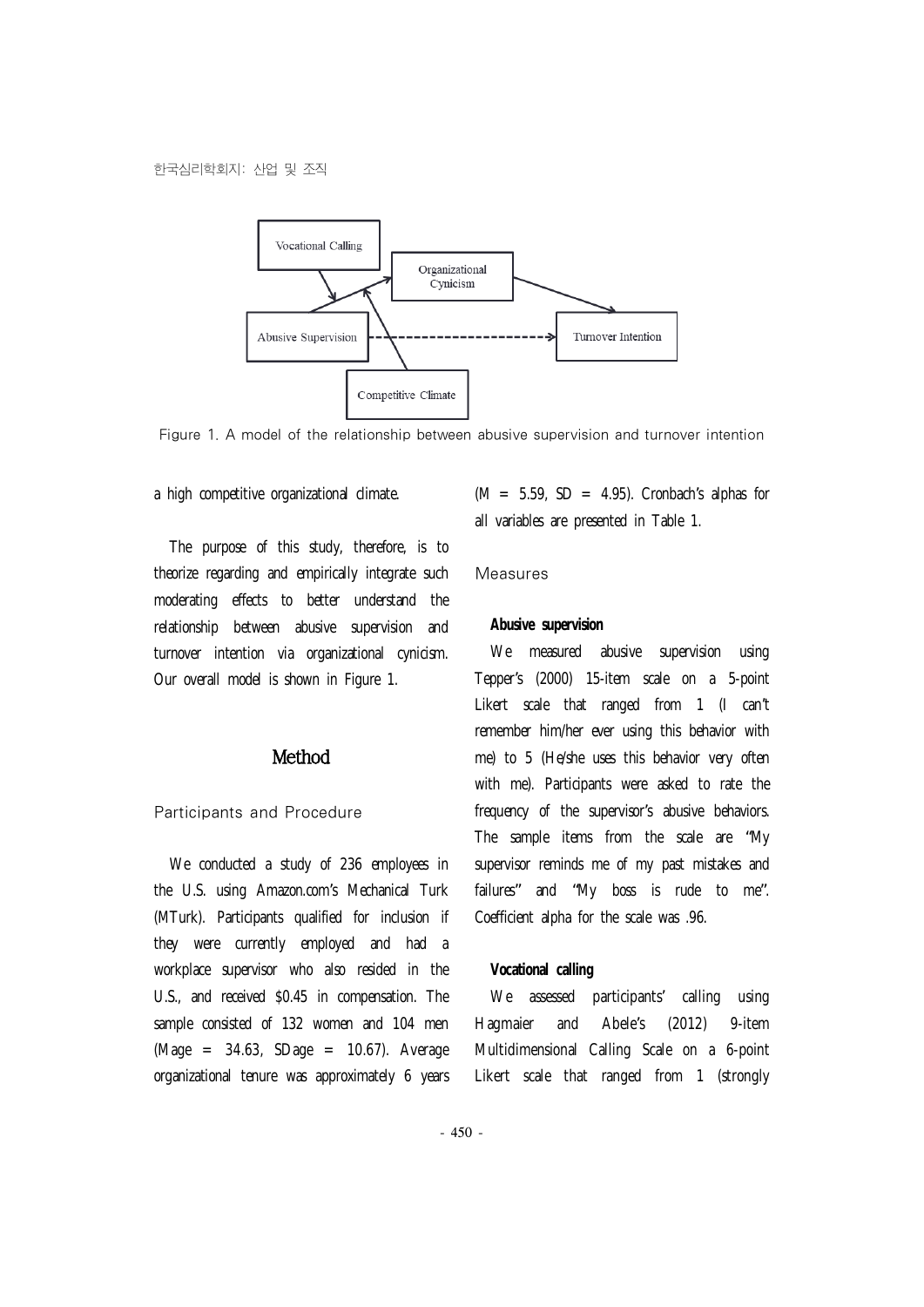disagree) to 6 (strongly agree). The scale has three subscales: Identification and Person-Environment Fit, Transcendent Guiding Force, and Sense & Meaning and Value-Driven Behavior. The sample items from the scale are "I am destined to do exactly the job I do" and "I follow an inner call that guides me on my career path". Coefficient alpha for the scale was .93.

## **Competitive climate**

We employed Brown, Cron, and Slocum's (1998) 4-item competitive climate scale using a 7-point Likert scale that ranged from 1 (strongly disagree) to 7 (strongly agree). The sample items from the scale are, "My manager frequently compares my performance with that of my coworkers" and "Everybody is concerned with being the top performer". Coefficient alpha for the scale was .84.

# **Organizational cynicism**

We assessed organizational cynicism using Dean, Brandes, and Dharwadkar's (1998) 13 item scale using a 5-point Likert scale that ranged from 1 (never) to 5 (always). The sample items from the scale are, "When I think about my organization, I experience irritation" and "I criticize my organization's practices and policies with others". Coefficient alpha for the scale was .95.

## **Turnover intention**

We adapted Becker's (1992) 4-item intention- to-quit scale using a 7-point Likert scale that ranged from 1 (strongly disagree) to 7 (strongly agree). The first two items came from the Michigan Organizational Assessment Questionnaire (Cammann, Fichman, Jenkins, & Klesh, 1979), and the other two items from the Organizational Commitment Questionnaire (OCQ). The sample items are, "I often think about quitting" and "There's not too much to be gained by sticking with the organization indefinitely". Coefficient alpha for the scale was .90.

# **Control variables**

On the basis of a review of the literature, we identified three variables that could confound with our main variables: gender, age, and negative affectivity. We controlled for age because it is perceived to be less costly for younger employees to leave a job and seek alternatives than for older ones (Barnes & Jones, 1974), and an employee's age is significantly negatively related to abusive supervision (Zhang & Bednall, 2015). We also controlled for gender, based on Cotton and Tuttle (1986), which found there is a significant corelation of gender to turnover. Finally, Cropanzano, James, and Konovsky (1993) found that negative affectivity has a considerable positive impact on the turnover intention, hence we controlled for negative affectivity.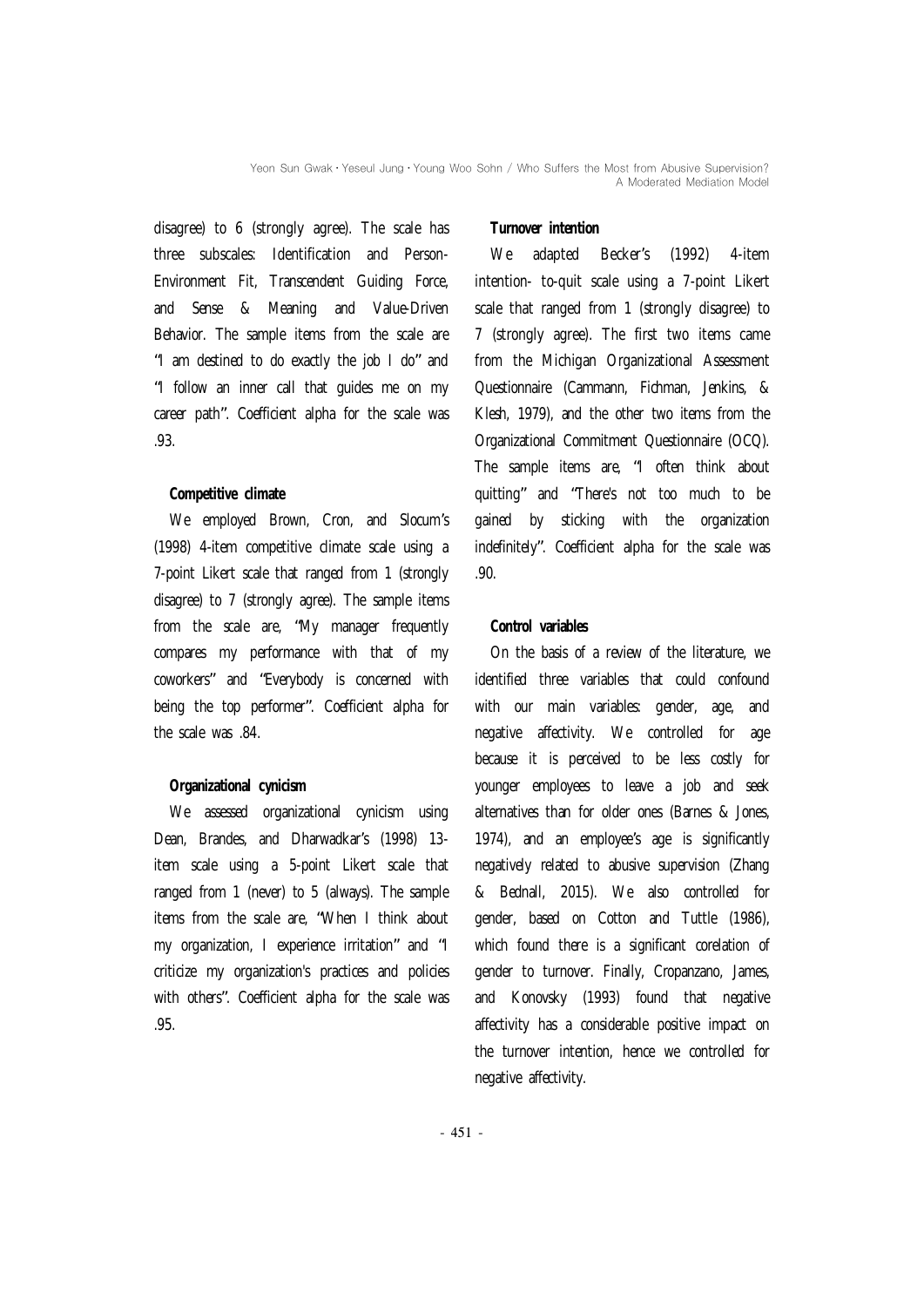## **Analysis**

Before testing the hypotheses, we conducted preliminary analysis using inter-correlational analysis. Due to the signifiant effects on turnover intention, three control variables (age, gender, and negative affectivity) were controlled in all analyses. To test the hypotheses in this study, we employed SPSS 18.0 and Mplus. For Hypothesis 1, we tested the mediation effect of organizational cynicism on the relationship between abusive supervision and turnover intention using PROCESS macro model 4 (Preacher & Hayes, 2007). For Hypotheses 2 and 3, to prevent multicollinearity, variables were mean-centered, and the interaction terms were calculated from centered variables. Then we

conducted the moderated mediation effect employing PROCESS macro models 2 and 9 (Preacher & Hayes, 2007). We further tested the significance of difference in indirect effects using Mplus.

## **Results**

## Preliminary Analyses

Descriptive statistics and bivariate correlations among study variables are shown in Table 1. Abusive supervision was positively associated with turnover intention  $(r = .34, p < .001)$  and cynicism (*r* = .60, *p*<.001). As hypothesized,

|  |  | Table 1. Descriptive Statistics and Bivariate Correlations |  |  |  |
|--|--|------------------------------------------------------------|--|--|--|
|--|--|------------------------------------------------------------|--|--|--|

|                            | M     | <b>SD</b> | 1        | $\overline{2}$ | 3      | 4        | 5        | 6        | 7       | 8        | 9     |
|----------------------------|-------|-----------|----------|----------------|--------|----------|----------|----------|---------|----------|-------|
| 1. Tenure                  | 5.59  | 4.95      | -        |                |        |          |          |          |         |          |       |
| 2. Gender                  | 1.56  | .50       | $-.03$   | $\equiv$       |        |          |          |          |         |          |       |
| 3. Age                     | 34.63 | 10.67     | $.38***$ | $-.03$         |        |          |          |          |         |          |       |
| 4. Negative<br>Affectivity | 1.65  | .82       | $-0.09$  | $-13*$         | $-13*$ | (.95)    |          |          |         |          |       |
| 5. Abusive<br>Supervision  | 1.59  | .81       | .08      | $-.13*$        | $-.08$ | $.49**$  | (.96)    |          |         |          |       |
| 6. Competitive<br>Climate  | 3.73  | 1.43      | .03      | $-.20**$       | $-.01$ | .11      | $.27**$  | (.84)    |         |          |       |
| 7. Cynicism                | 2.34  | 1.01      | .11      | $-.07$         | .00    | $.46***$ | $.60**$  | $.18***$ | (.95)   |          |       |
| 8. Calling                 | 4.05  | 1.20      | .19      | .10            | $-.03$ | $-.21**$ | $-.09$   | .05      | $-15*$  | (.93)    |       |
| 9. Turnover                | 3.63  | 1.77      | $-.07$   | $-.05$         | $-18*$ | $.39***$ | $.34***$ | .12      | $.49**$ | $-.44**$ | (.90) |

*Note*. N = 236. α coefficients are provided in parentheses. male = 1; female = 2.

\*  $p$  < .05. \*\*  $p$  < .01.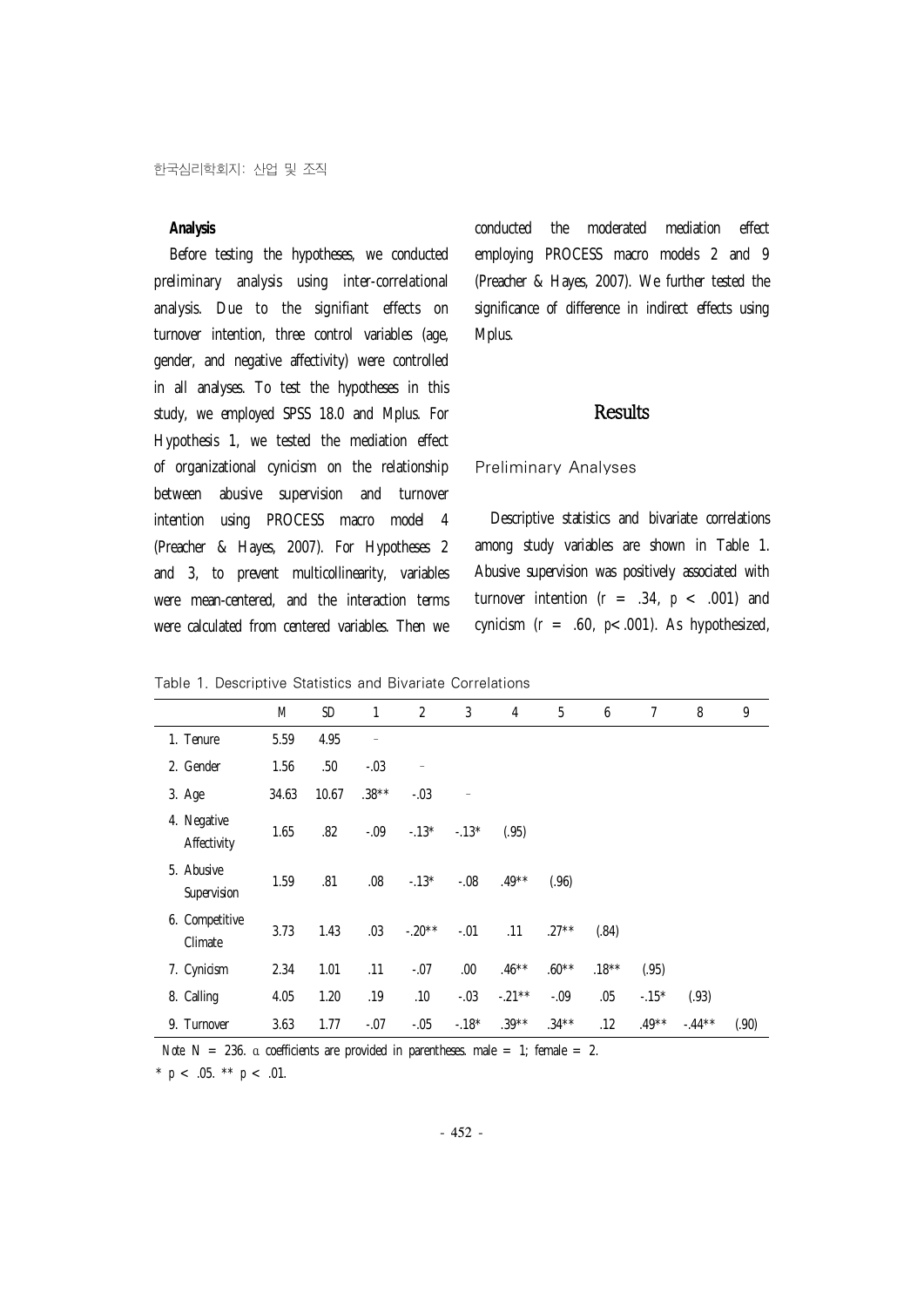cynicism was strongly related to turnover intention  $(r = .49, p < .001)$ .

#### The Mediating Effect of Cynicism

Hypothesis 1 predicted that cynicism would mediate the relationship between abusive supervision and turnover intention. Regression results for testing mediation are shown in Table 2. After controlling for age, gender, and negative affectivity, abusive supervision was positively related with organizational cynicism (*B*  $=$  .63,  $p <$  .001). Next, abusive supervision and turnover intention were significantly positively related  $(B = .42, p < .01)$ , and cynicism and turnover intention were significantly related  $(B = .72, p < .001)$ . Therefore, Hypothesis 1 was fully supported. Lastly, the relationship between abusive supervision and

turnover intention was considerably weakened when cynicism-the mediating variable-was added to the analysis (*B* = -.04, *p* > .05). In addition, the significant relationship between abusive supervision and turnover intention became non significant, which suggests a full mediating effect model: That is, cynicism plays a full mediating role in the relationship between abusive supervision and turnover intention.

To further estimate the significance of this mediating effect, we employed a bootstrapping method. Using an SPSS macro, we resampled 5,000 times, and obtained estimates and 95% confidence intervals. The bootstrap coefficient was .45, and the confidence interval did not include 0,  $95\%$  CI =  $[.29, .65]$ , which confirms that the mediating effect of cynicism was significant (Preacher, Rucker, & Hayes, 2007). Sobel test results also showed that the indirect effect

| Factor and Statistic    |          | Turnover Intention |            |  |  |
|-------------------------|----------|--------------------|------------|--|--|
|                         | Cynicism | Step1              | Step2      |  |  |
| Constant                | .54      | $2.63***$          | $2.24***$  |  |  |
| Gender                  | .06      | .04                | $-.01$     |  |  |
| Age                     | .01      | $-.02*$            | $-.03**$   |  |  |
| Negative Affectivity    | $.28***$ | $.61***$           | $.40**$    |  |  |
| Abusive Supervision     | $.61***$ | $.42**$            | $-.04$     |  |  |
| Organizational Cynicism |          |                    | $.72***$   |  |  |
| F                       | 39.58*** | $13.87***$         | $19.15***$ |  |  |
| $R^2$                   | $.41***$ | $.19***$           | $.29***$   |  |  |
| $R^2$<br>Adjusted       | .40      | .18                | .28        |  |  |

Table 2. Regression Results for Testing Mediation

Note  $* p < .05$ ,  $* p < .01$ ,  $* * p < .001$ .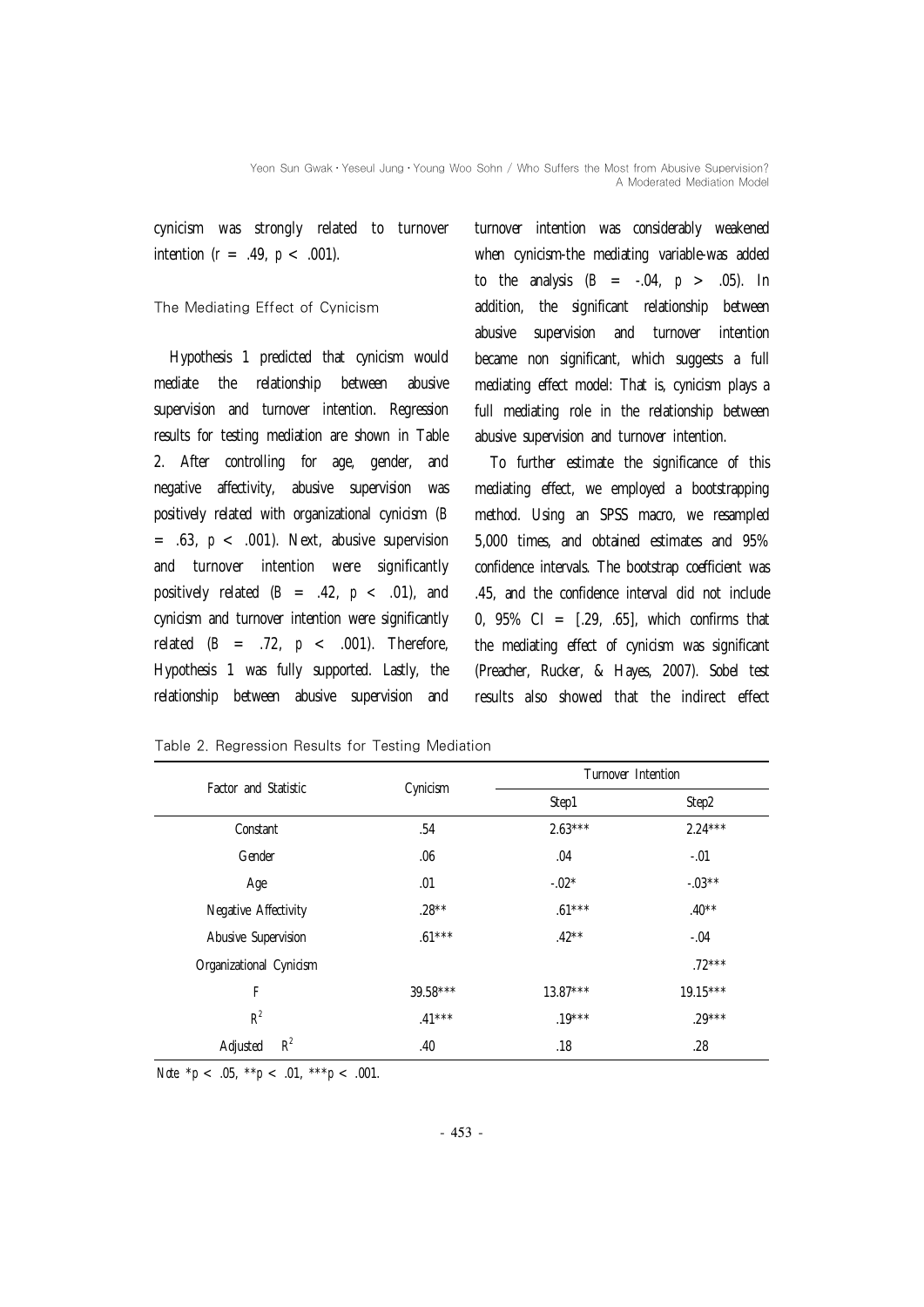was significant (Sobel *Z* = 4.75, *p* < .001). Therefore, Hypothesis 1 was supported.

The Moderated Mediating Effect of Calling and Competitive Climate

We analyzed moderated mediation (Muller, Judd, & Yzerbyt, 2005) to test Hypotheses 2 and 3 using PROCESS macro models 2 and 9. Following Preacher et al.'s (2007) recommendation, we examined four conditions: (a) the significant effects of abusive supervision on turnover intention, (b) the significant interactions between abusive supervision and the two moderators, (c) the significant effect of organizational cynicism on turnover intention, and (d) differences in the conditional indirect effects of abusive supervision on turnover intention via organizational cynicism, across low and high levels of each of the moderators. Moderated mediation would be supported if the strength of the mediating effect via organizational cynicism differs depending on level of calling and competitive climate.

First, Hypothesis 1 supported condition (a), such that abusive supervision had a significant positive effect on turnover intention (*B* = .42, *p* < .01). Next, condition (b) was also supported (see Table 3); we demonstrated that interactions for abusive supervision with both calling  $(B =$ .14, *t* = 2.47, *p* < .05) and competitive climate  $(B = -.13, t = -2.31, p < .05)$  were significant for predicting organizational cynicism.

To further understand the moderating effect, we plotted the interaction graph using one standard deviation above and below the mean of calling, and competitive climate (see Figure 2). Condition (c) was supported by results for Hypothesis 1, which showed a significant effect of organizational cynicism on turnover intention (*B*  $=$  .72,  $p <$  .001). Finally, condition (d) was also confirmed by examining differential strengths of the conditional indirect effects of organizational cynicism by levels of two moderators.

To test condition (d), we operationalized high and low levels of calling and competitive climate as one standard deviation above and below the mean scores for the respective moderators. First, we tested the conditional indirect effects on abusive supervision by level of calling. Those with high calling showed a stronger conditional indirect effect of organizational cynicism (Conditional indirect effect = .62, *SE* = .14, 95% CI =  $[0.37, 0.92]$ , than those with low calling (Conditional indirect effect = .38, *SE* = .11, 95% C I= [.20, .64]). We used MPlus to test the significance of difference between conditional indirect effects, and conditional indirect effects at high and low calling were significantly different from each other ( $\Delta$  indirect effect =  $-0.24$ , 95%,  $SE = 0.13$ ,  $CI = [-0.55]$ -.03]). Therefore, Hypothesis 2 was supported.

Second, we tested the conditional indirect effects of abusive supervision by level of competitive climate. Organizational cynicism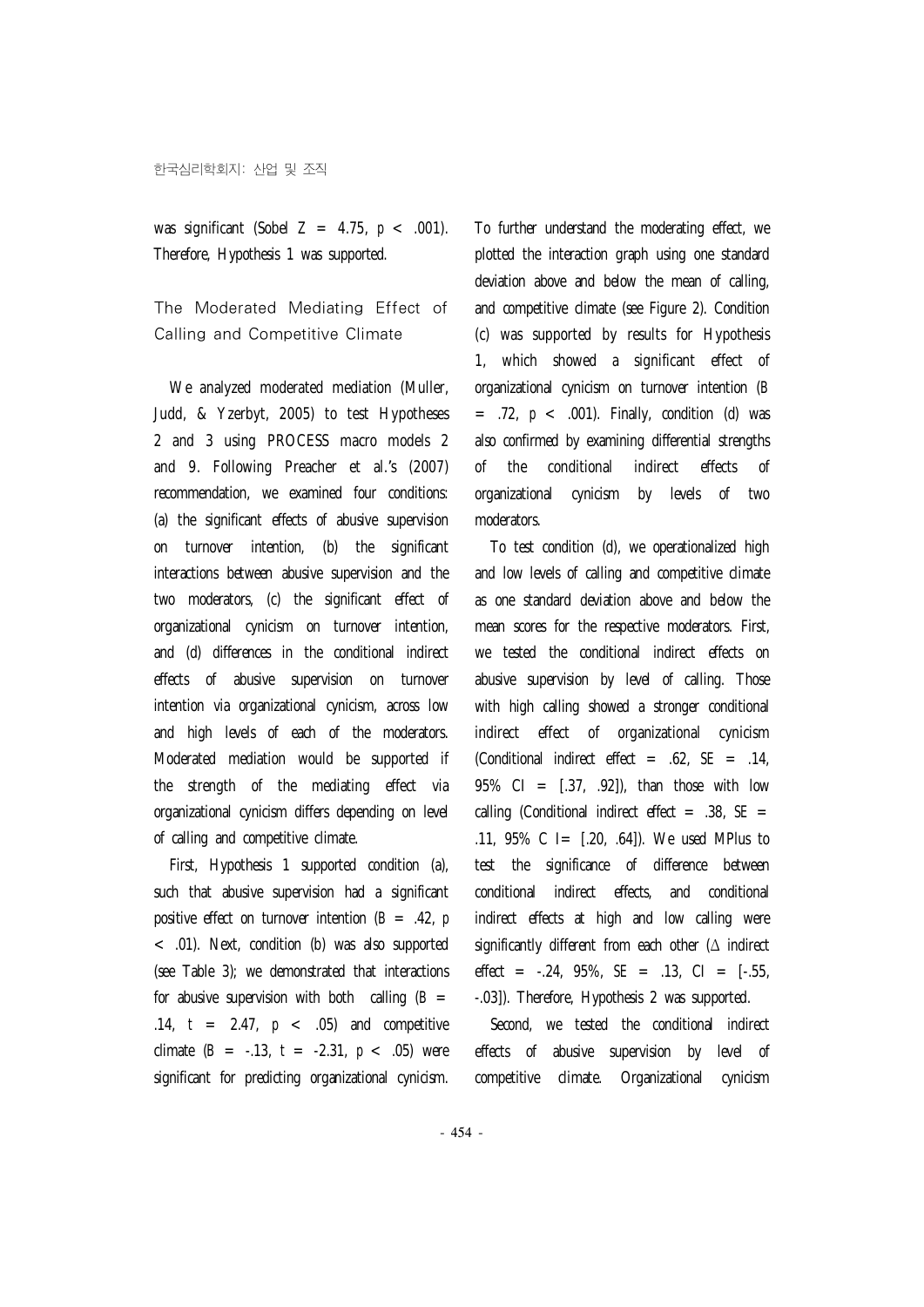Yeon Sun Gwak • Yeseul Jung • Young Woo Sohn / Who Suffers the Most from Abusive Supervision? A Moderated Mediation Model

|                         | Organizational Cynicism |           |         |      |         | Turnover Intention |         |      |  |
|-------------------------|-------------------------|-----------|---------|------|---------|--------------------|---------|------|--|
| Variable                | B                       | <b>SE</b> | t       | р    | B       | <b>SE</b>          | t       | р    |  |
| Constant                | .63                     | .63       | 1.00    | .320 | 2.23    | .56                | 3.95    | .000 |  |
| Gender                  | .09                     | .10       | .81     | .418 | $-.01$  | .20                | $-0.03$ | .973 |  |
| Age                     | .01                     | .01       | .99     | .322 | $-0.03$ | .01                | $-2.77$ | .006 |  |
| <b>NA</b>               | .29                     | .07       | 4.00    | .000 | .40     | .14                | 2.83    | .005 |  |
| AS                      | .66                     | .34       | 1.94    | .054 | $-.04$  | .16                | $-23$   | .820 |  |
| Calling                 | $-25$                   | .10       | $-2.61$ | .001 |         |                    |         |      |  |
| ComC                    | .21                     | .09       | 2.44    | .015 |         |                    |         |      |  |
| $AS \times$ Calling     | .14                     | .06       | 2.47    | .014 |         |                    |         |      |  |
| $AS \times COM$         | $-13$                   | .06       | $-2.31$ | .022 |         |                    |         |      |  |
| Organizational Cynicism |                         |           |         |      | .72     | .13                | 5.72    | .000 |  |

Table 3. Regression Results for Conditional Indirect Effects

*Note*. NA=Negative Affectivity, AS=Abusive Supervision, ComC=Competitive Climate.



Figure 2. Moderating effect of calling and competitive climate on the relationship between abusive supervision and organizational cynicism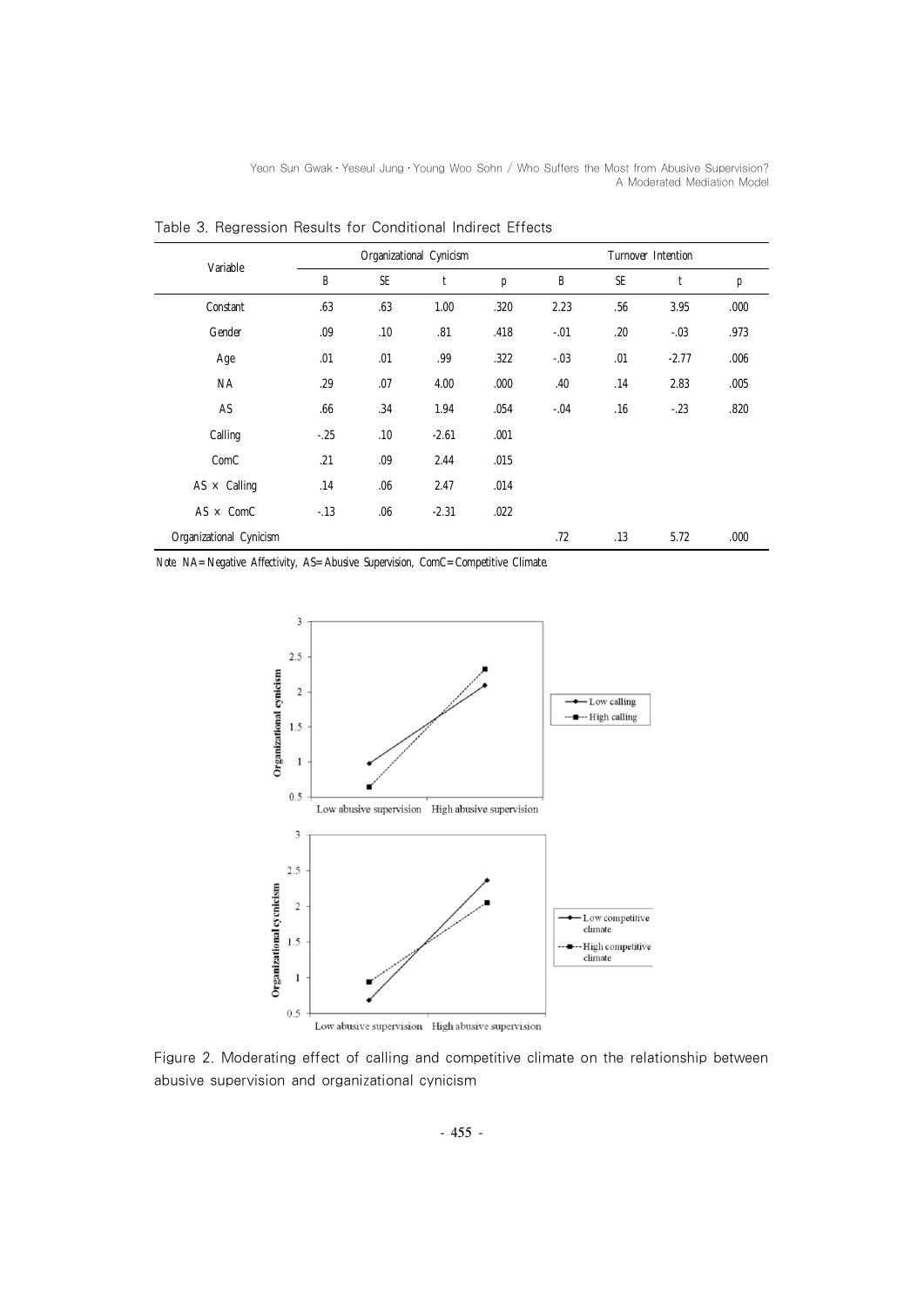mediated the relationship between abusive supervision and turnover intention more strongly in a low competitive climate (Conditional indirect effect = .65, *SE* = .17, 95% CI = [.37, 1.02]) than in a high competitive climate (Conditional indirect effect = .35, *SE* = .09, 95% CI =  $[0.20, 0.56]$ . We used Mplus to test the significance of difference of conditional indirect effects, and conditional indirect effects at high and low competitive climate were significantly different from each other (Δ indirect effect = .29, *SE* = .16, 95%, CI = [.03, .67]). Accordingly, Hypothesis 3 was also supported.

#### General Discussion

Despite a burgeoning literature on the negative effects of abusive supervision, few empirical studies have been conducted to identify when and why abusive supervision exerts more serious effects. Our goal was to extend the literature by investigating two moderators, calling and competitive climate, of the link between abusive supervision, organizational cynicism, and turnover intention.

## Theoretical Implications

First, we examined the mediating role of organizational cynicism on the relationship between abusive supervision and turnover

intention, and found that organizational cynicism fully mediates the relationship between abusive supervision and turnover intention. Our findings demonstrate that supervisors may serve as proxies for the organization, and therefore their abusive behaviors might trigger a negative affective attitude about the organization. We confirmed that abusive supervision can be one of the factors that create strong negative attitudes toward supervisors and jobs (Tepper, 2000).

Second, this is the first study to examine the effects of calling under abusive leadership. When the organization is unable to provide a fertile environment to satisfy one's calling at work, it would trigger high level of organizational cynicism, in turn, individuals with high calling show higher turnover rates. In line with Bunderson and Thompson's (2009) argument that the experience of calling is related to one's higher sense of moral duty, higher moral standards for work, and willingness to make personal sacrifices, individuals with high calling are less likely to accept maltreatment by management. They sometimes have extremely high expectations for their organization, and assume that the organization has a moral duty to enable employees to live their calling. If these individuals believe that they have failed to achieve this goal, they might be motivated to leave their jobs. This shows that abusive leadership has greater detrimental impact on individuals with high level of calling.

Lastly, on an organizational level, we found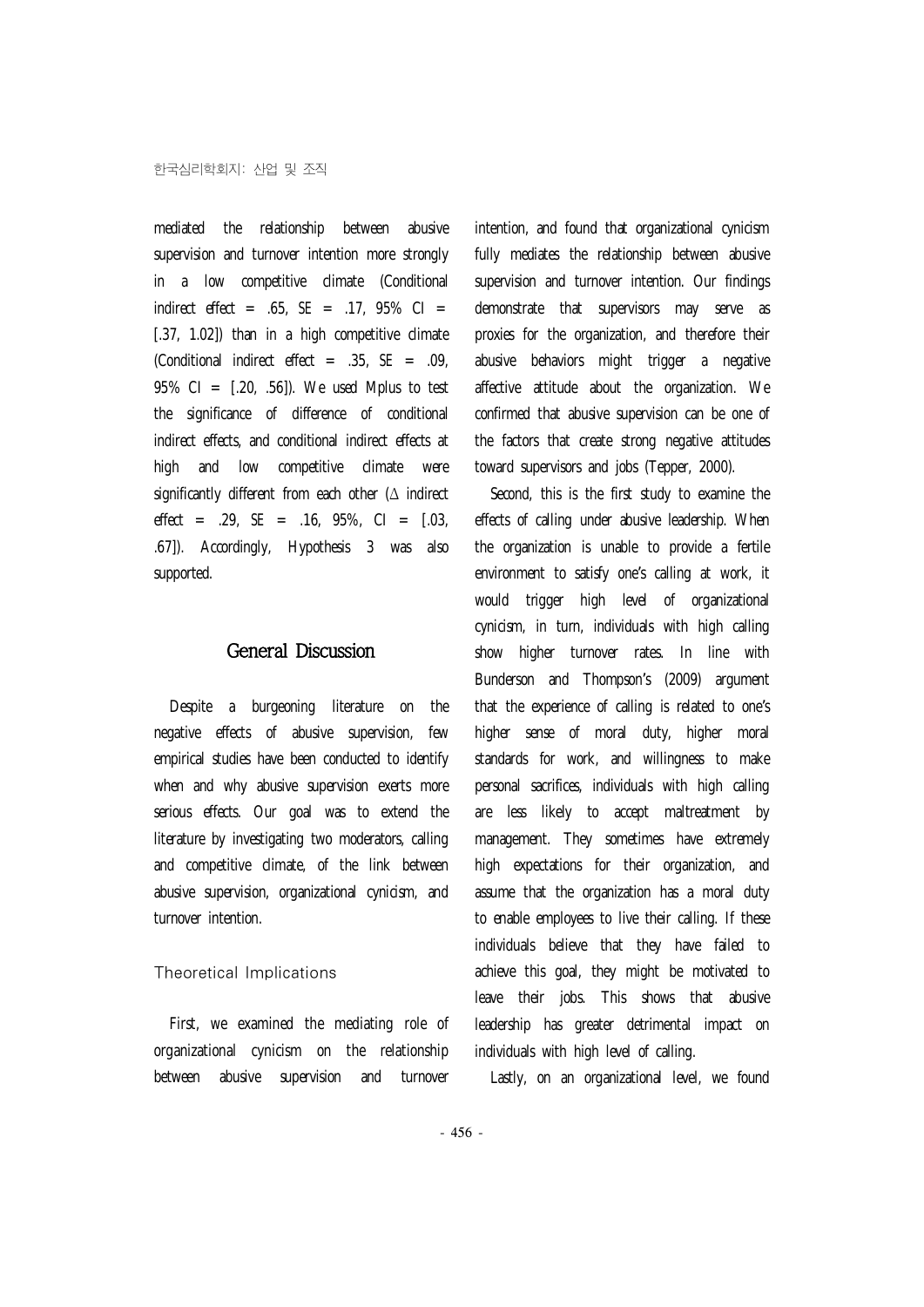Yeon Sun Gwak • Yeseul Jung • Young Woo Sohn / Who Suffers the Most from Abusive Supervision? A Moderated Mediation Model

significant interactive effects of a competitive climate on the relationship between abusive supervision and organizational cynicism. A competitive climate weakens the negative effects of abusive supervision, because employees may interpret their supervisors' abusive behaviors as less threatening than employees in a less competitive condition. Employees in a more competitive climate might be less likely to interpret supervisory behaviors as arising from destructive motives to harm performance. Adverse working conditions, such as a competitive climate, may be perceived as justifying abusive supervision.

## Practical Implications

Our findings suggest several implications for management. First, organizations should recognize that abusive supervision can be a major cause of turnover intention among employees, and therefore clear rules regarding-and punishments for engaging in-abusive supervision are essential. Crucially, employees must be given systematic organizational support, including policies that prohibit abusive supervision. In addition to recognizing and eliminating abusive supervision, organizations should identify employees with high organizational cynicism and conduct interventions, with the goal of reducing employees' negative experiences in the organization.

Secondly, organizations should make an effort to eliminate abusive supervision so that employees with high calling could make a greater contribution to their organization. Employees with high calling would show higher turnover intention when they do not believe that the organization is aligned with their values (Berg et al., 2010). On the contrary, they would show greater occupational commitment and satisfaction with their work when they think the organization is congruent with their values (Duffy, Bott, Allan, Torrey & Dik, 2012). Thus, it is important to develop leadership training programs that emphasize the importance of positive supervisory behavior in order to fully motivate the employees with high calling.

Finally, we demonstrate that the adverse impacts of abusive supervision are mitigated in a high competitive climate. In a high competitive climate, abusive supervision may be less likely to influence employee's cynicism and turnover intention than in a low competitive climate. Nevertheless, prolonged abusive supervision can significantly harm organizational effectiveness by increasing employee's deviant behavior and lowering affective commitment and job satisfaction among employees in the long term (Han & Park, 2009; Park, Jung, & Park, 2015; Tepper, Henle, Lamber, Giacalone, & Duffy, 2008). Therefore, organizations may need to institute policies that discourage abusive supervision and support an abuse-free work environment.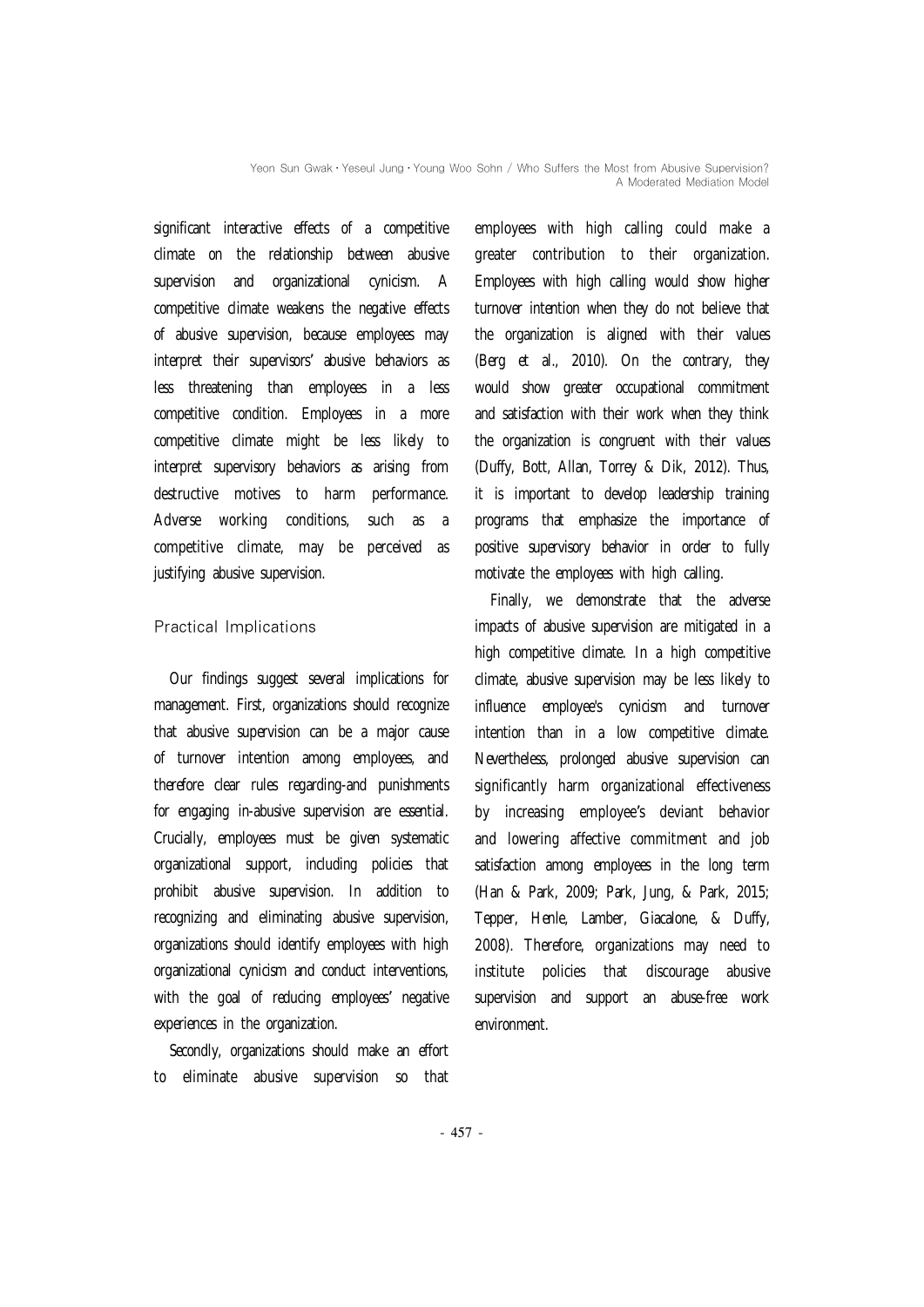#### Limitations and Future Directions

This study is not without limitations. First, by using cross-sectional data we could not establish causation, and can only imply correlations between variables. As a correlational study, it also suffers from common method biases (Podsakoff, MacKenzie, Lee, & Podsakoff, 2003). In the correlational study, the correlations between variables are more likely to be inflated due to the common method bias; therefore, it would be beneficial to conduct a longitudinal study of abusive supervision. Second, we used a simultaneous hierarchical regression model, which might yield less accurate estimates than a multilevel model (Ng, Chen, & Aryee, 2012; Tepper, 2007). Thus, other organization-level variables should be considered-such as autonomic, normative, and authoritarian organizational climates-using multilevel models. Lastly, we sampled participants who were employed in the U.S. Previous studies that utilized non-US samples have shown the negative effects of abusive supervision on employee's attitudes and behaviors (Aryee et al., 2008; Lee & Cho, 2010; Rafferty & Restubog, 2011; Xu, Huang, Lam, & Miao, 2012), and this findings are consistent with studies using US samples. However, given that there is a cultural difference in reaction to abusive supervision (Kernan, Watson, Chen, & Kim, 2011; Lian, Ferris, & Brown, 2012), future studies should be conducted in non-US cultures to investigate cultural influences in the relation

of abusive supervision and turnover intention.

#### Conclusion

This study examines a moderated mediation model of the relationship between abusive supervision and turnover intention. It addresses the crucial role of organizational cynicism in influencing turnover intention. It also provides a framework for the process and mechanisms that underlie abusive supervision, and demonstrates that this relationship could be attenuated or strengthened by individual and organizational factors. Taken together, the study offers valuable insights for future research on the effects of abusive supervision.

#### References

- 한주원, 박경규 (2009). 상사의 비인격적 감독 이 부하의 직장 내 일탈행동에 미치는 영 향. 한국심리학회지: 산업 및 조직, 22, 233-259.
- 박현선, 정현선, 박동건 (2015). 상사의 비인격 적 감독과 과업수행 수준의 상호작용이 종업원의 조직 냉소주의에 미치는 영향. 한국심리학회지: 산업 및 조직, 28, 225- 248.
- Andersson, L. M. (1996). Employee cynicism: An examination using a contract violation framework. *Human Relations*, *49*, 1395-1418.

Arnold, T., Flaherty, K. E., Voss, K. E., &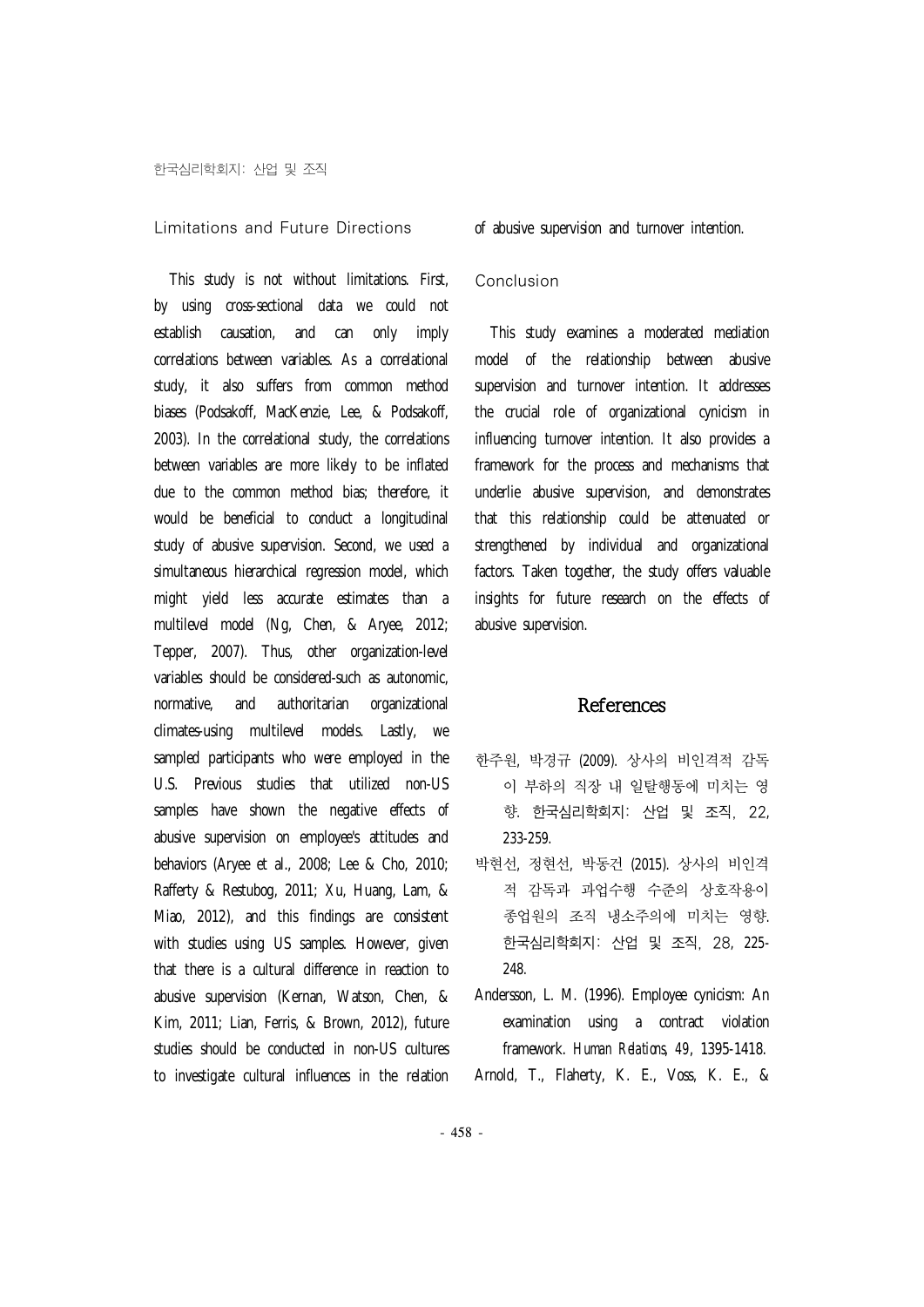Mowen, J. C. (2009). Role stressors and retail performance: The role of perceived competitive climate. *Journal of Retailing*, *85*, 194-205.

- Aryee, S., Sun, L. Y., Chen, Z. X. G., & Debrah, Y. A. (2008). Abusive supervision and contextual performance: The mediating role of emotional exhaustion and the moderating role of work unit structure. *Management and Organization Review, 4*, 393-411.
- Ashforth, B. (1994). Petty tyranny in organizations. *Human Relations, 47*, 755-778.
- Atwater, L., Kim, K. Y., Witt, A., Latheef, Z., Callison, K., Elkins, T. J., & Zheng, D. (2016). Reactions to abusive supervision: Examining the roles of emotions and gender in the USA. *The International Journal of Human Resource Management*, *27,* 1874-1899.
- Bakker, A. B., Demerouti, E., & Verbeke, W. (2004). Using the job demands resources model to predict burnout and performance. *Human Resource Management*, *43*, 83-104.
- Barnes, W. F., & Jones, E. B.(1974). Differences in male and female quitting. *Journal of Human Resources, 9*, 439-451.
- Becker, T. E. (1992). Foci and bases of commitment: Are they distinctions worth making? *Academy of Management Journal*, *35*, 232-244.
- Bedeian, A. G. (2007). Even if the tower is "Ivory," it isn't "White": Understanding the consequences of faculty cynicism. *Academy of*

*Management Learning* & *Education*, *6*, 9-32.

- Berg, J. M., Grant, A. M., & Johnson, V. (2010). When callings are calling: Crafting work and leisure in pursuit of unanswered occupational callings. *Organization Science*, *21*, 973- 994.
- Berkelaar, B. L., & Buzzanell, P. M. (2015). Bait and switch or double-edged sword? The (sometimes) failed promises of calling. *Human Relations*, *68*, 157-178.
- Brown, S. P., Cron, W. L., & Slocum Jr., J. W. (1998). Effects of trait competitiveness and perceived intraorganizational competition on salesperson goal setting and performance. *Journal of Marketing*, *62*, 88-98.
- Bunderson, J. S., & Thompson, J. A. (2009). The call of the wild: Zookeepers, callings, and the double-edged sword of deeply meaningful work. *Administrative Science Quarterly*, *54*, 32-57.
- Cammann, C., Fichman, M., Jenkins, D., & Klesh, J. (1979). *The Michigan organizational assessment questionnaire.* Unpublished manuscript, University of Michigan, Ann Arbor.
- Chiaburu, D. S., Peng, A. C., Oh, I. S., Banks, G. C., & Lomeli, L. C. (2013). Antecedents and consequences of employee organizational cynicism: A meta-analysis. *Journal of Vocational Behavior*, *83*, 181-197.
- Cotton, J. L., & Tuttle, J. M. (1986). Employee turnover: A meta-analysis and review with implications for research. *Academy of*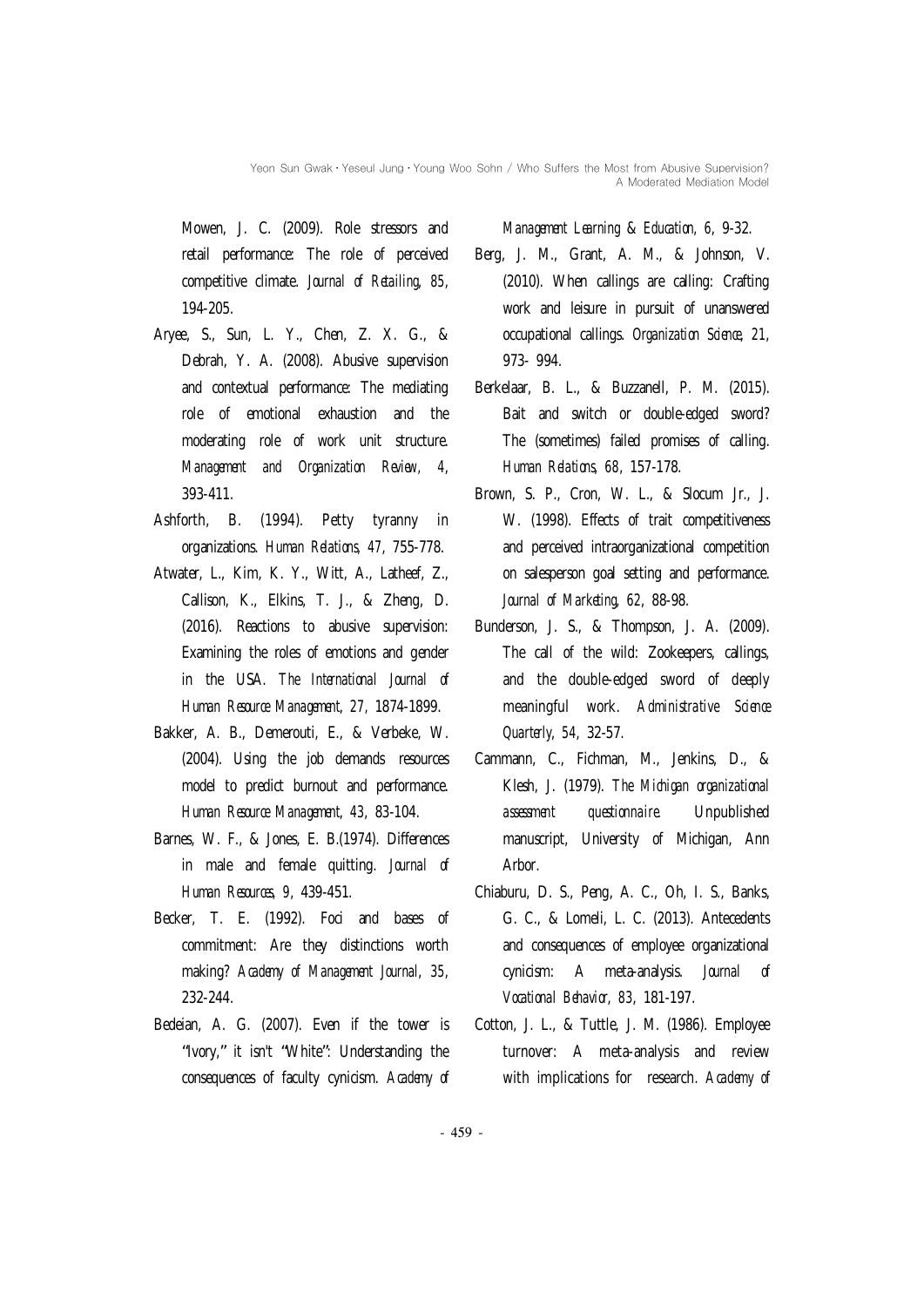### *Management Review, 11*, 55-70.

- Creed, P. A., Rogers, M. E., Praskova, A., & Searle, J. (2014). Career calling as a personal resource moderator between environmental demands and burnout in Australian junior doctors. *Journal of Career Development*, *41*, 547-561.
- Cropanzano, R., James, K., & Konovsky, M. A. (1993). Dispositional affectivity as a predictor of work attitudes and job performance. *Journal of Organizational Behavior, 14*, 595-606.
- Dean, J. W., Brandes, P., & Dharwadkar, R. (1998). Organizational cynicism. *Academy of Management Review*, *23*, 341-352.
- Duffy, M. K., Ganster, D. C., & Pagon, M. (2002). Social undermining in the workplace. *Academy of Management Journal*, *45*, 331-351.
- Duffy, R. D., Bott, E. M., Allan, B. A., Torrey, C. L., & Dik, B. J. (2012). Perceiving a calling, living a calling, and job satisfation: testing a moderated, multiple mediator. *Journal of Counseling Psychology*, *59*, 50-59.
- Duffy, R. D., Douglass, R. P., & Autin, K. L. (2015). *The dark side of callings*, In D. B. Yaden, T. D. McCall, & J. H. Ellens (Eds.) Being Called: Secular, Sacred, and Scientific Perspectives (pp. 13-25). Santa Barbara, CA: Praeger.
- Eisenberger, R., Stinglhamber, F., Vandenberghe, C., Sucharski, I. L., & Rhoades, L. (2002). Perceived supervisor support: Contributions

to perceived organizational support and employee retention. *Journal of Applied Psychology*, *87*, 565-573.

- Gazica, M. W., & Spector, P. E. (2015). A comparison of individuals with unanswered callings to those with no calling at all. *Journal of Vocational Behavior*, *91*, 1-10.
- Glasø, L., Vie, T. L., Homdal, G. R., & Einarsen, S. (2011). The application of affective events theory to workplace bullying. *European Psychologist*, *16*, 198-208.
- Haggard, D. L., Robert, C., & Rose, A. J. (2011). Co-rumination in the workplace: Adjustment trade-offs for men and women who engage in excessive discussions of workplace problems. *Journal of Business and Psychology*, *26*, 27-40.
- Hagmaier, T., & Abele, A. E. (2012). The multidimensionality of calling: Conceptualization, measurement and a bicultural perspective. *Journal of Vocational Behavior*, *81*, 39-51.
- Hall, D. T., & Chandler, D. E. (2005). Psychological success: When the career is a calling. *Journal of Organizational Behavior*, *26*, 155-176.
- Harris, K. J., Kacmar, K. M., & Zivnuska, S. (2007). An investigation of abusive supervision as a predictor of performance and the meaning of work as a moderator of the relationship. *Leadership Quarterly*, *18*, 252-263.
- Harvey, P., Stoner, J., Hochwarter, W., &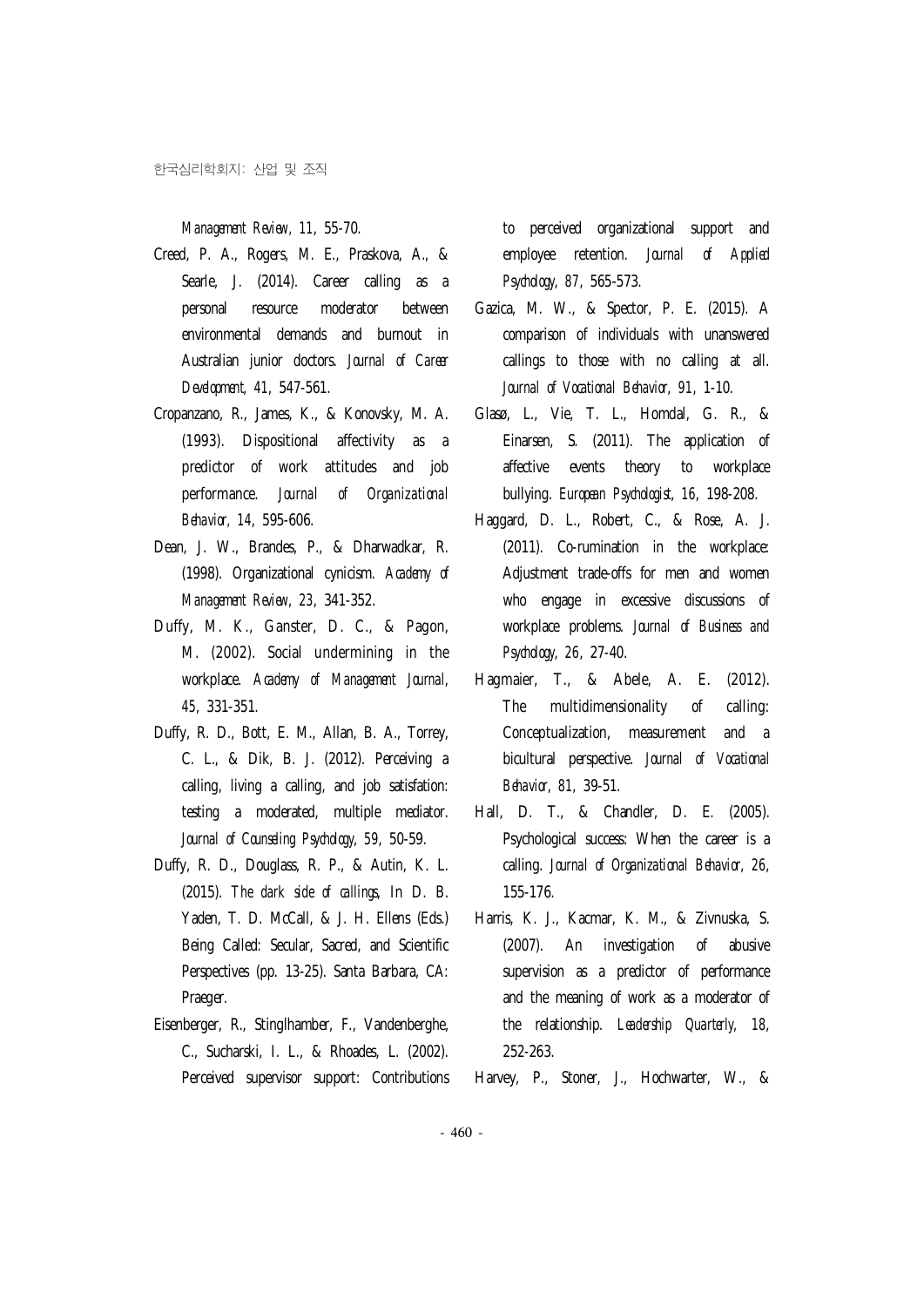Kacmar, C. (2007). Coping with abusive supervision: The neutralizing effects of ingratiation and positive affect on negative employee outcomes. *Leadership Quarterly*, *18*, 264-280.

- Hershcovis, M. S., & Barling, J. (2010). Towards a multi foci approach to workplace aggression: A meta analytic review of outcomes from different perpetrators, *Journal of Organizational Behavior*, *31*, 24-44.
- Hinkin, T. R., & Tracey, J. B. (2000). The cost of turnover: Putting a price on the learning curve. *The Cornell Hotel and Restaurant Administration Quarterly, 41*, 14-21.
- Hom, P. W., Griffeth, R. W., & Sellaro, C. L. (1984). The validity of Mobley's (1977) model of employee turnover. *Organizational Behavior and Human Performance*, *34*, 141- 174.
- Jones, J. L., Davis, W. D., & Thomas, C. H. (2017). Is competition engaging? Examining the interactive effects of goal orientation and competitive work environment on engagement. *Human Resource Management, 56,* 389-405.
- Jun, T. H., & Jeung, W. (2015). The effects of abusive supervision on organizational commitment: Mediating effects of psychological empowerment and organizational identification. *Journal of Human Resource Management Research*, *22*, 25-47.
- Kernan, M. C., Watson, S., Chen, F. F., & Kim, T. G. (2011). How cultural values

affect the impact of abusive supervision on worker attitudes. *Cross Cultural Management*, *18*, 464–484.

- Kuo, C. C., Chang, K., Quinton, S., Lu, C. Y., & Lee, I. (2015). Gossip in the workplace and the implications for HR management: A study of gossip and its relationship to employee cynicism. *The International Journal of Human Resource Management*, *26*, 2288-2307.
- Lee, K. G., & Cho, Y. H. (2010). The role of trust in supervisor as mediator between abusive supervision and organizational citizenship behaviors. *Journal of Human Resource Management Research*, *17*, 173-191.
- LePine, J. A., Podsakoff, N. P., & LePine, M. A. (2005). A meta-analytic test of the challenge stressor-hindrance stressor framework: An explanation for inconsistent relationships among stressors and performance. *Academy of Management Journal*, *48*, 764-775.
- Levinson, H. (1965). Reciprocation: The relationship between man and organization. *Administrative Science Quarterly*, *9*, 370-390.
- Lian, H., Ferris, D. L., & Brown, D. J. (2012). Does power distance exacerbate or mitigate the effects of abusive supervision? It depends on the outcome. *Journal of Applied Psychology*, *97*, 107-123.
- Liu, D., Liao, H., & Loi, R. (2012). The dark side of leadership: A three-level investigation of the cascading effect of abusive supervision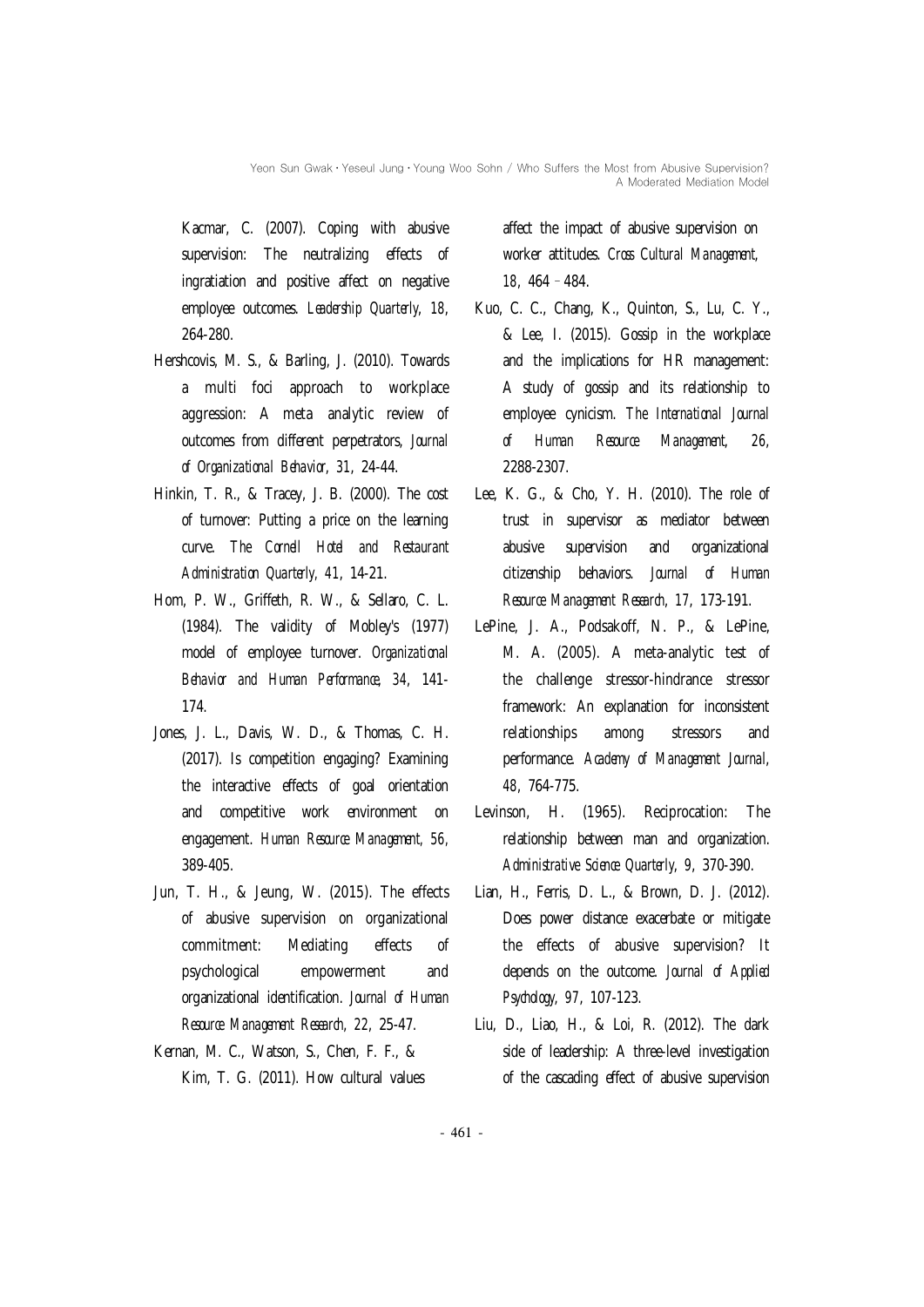on employee creativity. *Academy of Management Journal*, *55*, 1187-1212.

- Liu, X. Y., & Wang, J. (2013). Abusive supervision and organizational citizenship behaviour: Is supervisor–subordinate guanxi a mediator? *The International Journal of Human Resource Management*, *24*, 1471-1489.
- Martinko, M. J., Harvey, P., Brees, J. R., & Mackey, J. (2013). A review of abusive supervision research. *Journal of Organizational Behavior*, *34*, S120-S137.
- Mawritz, M. B., Mayer, D. M., Hoobler, J. M., Wayne, S. J., & Marinova, S. V. (2012). A trickle down model of abusive supervision. *Personnel Psychology*, *65*, 325-357.
- Mitchell, T. R., Holtom, B. C., & Lee, T. W. (2001). How to keep your best employees: Developing an effective retention policy. *The Academy of Management Executive, 15*, 96-108.
- Muller, D., Judd, C. M., & Yzerbyt, V. Y. (2005). When moderation is mediated and mediation is moderated. *Journal of Personality and Social Psychology*, *89*, 852-863.
- Namie, G., & Namie, R. (2000). Workplace bullying: The silent epidemic. *Employee Rights Quarterly*, *1*, 1-12.
- Ng, S. B. C., Chen, Z. X., & Aryee, S. (2012). *Abusive supervision in Chinese work settings.* In X. Huang, & M. H. Bond, M.H. (Eds.) Handbook of Chinese Organizational Behavior: Integrating Theory, Research and Practice (pp. 164-183), Cheltenham, UK:

Edward Elgar Publishing.

- Park, H. T., Son, S. Y., & Yun, S. H. (2014). The types of abusive supervision and task performance. *Journal of Human Resource Management Research, 21*, 21-46.
- Podsakoff, P. M., MacKenzie, S. B., Lee, J. Y., & Podsakoff, N. P. (2003). Common method biases in behavioral research: a critical review of the literature and recommended remedies. *Journal of Applied Psychology*, *88*, 879-903.
- Praskova, A., Creed, P. A., & Hood, M. (2015). Self-regulatory processes mediating between calling and perceived employability and life satisfaction in emerging adults. J*ournal of Career Development*, *42*, 86-101.
- Preacher, K. J., Rucker, D. D., & Hayes, A. F. (2007). Addressing moderated mediation hypotheses: Theory, methods, and prescriptions. *Multivariate Behavioral Research*, *42*, 185-227.
- Rafferty, A. E., & Restubog, S. L. D. (2011). The influence of abusive supervisors on followers' organizational citizenship behaviours: The hidden costs of abusive supervision. *British Journal of Management*, *22*, 270-285.
- Richman, J. A., Flaherty, J. A., Rospenda, K. M., & Christensen, M. L. (1992). Mental health consequences and correlates of reported medical student abuse. *Jama*, *267*, 692-694.
- Spreitzer, G. M. (1995). Psychological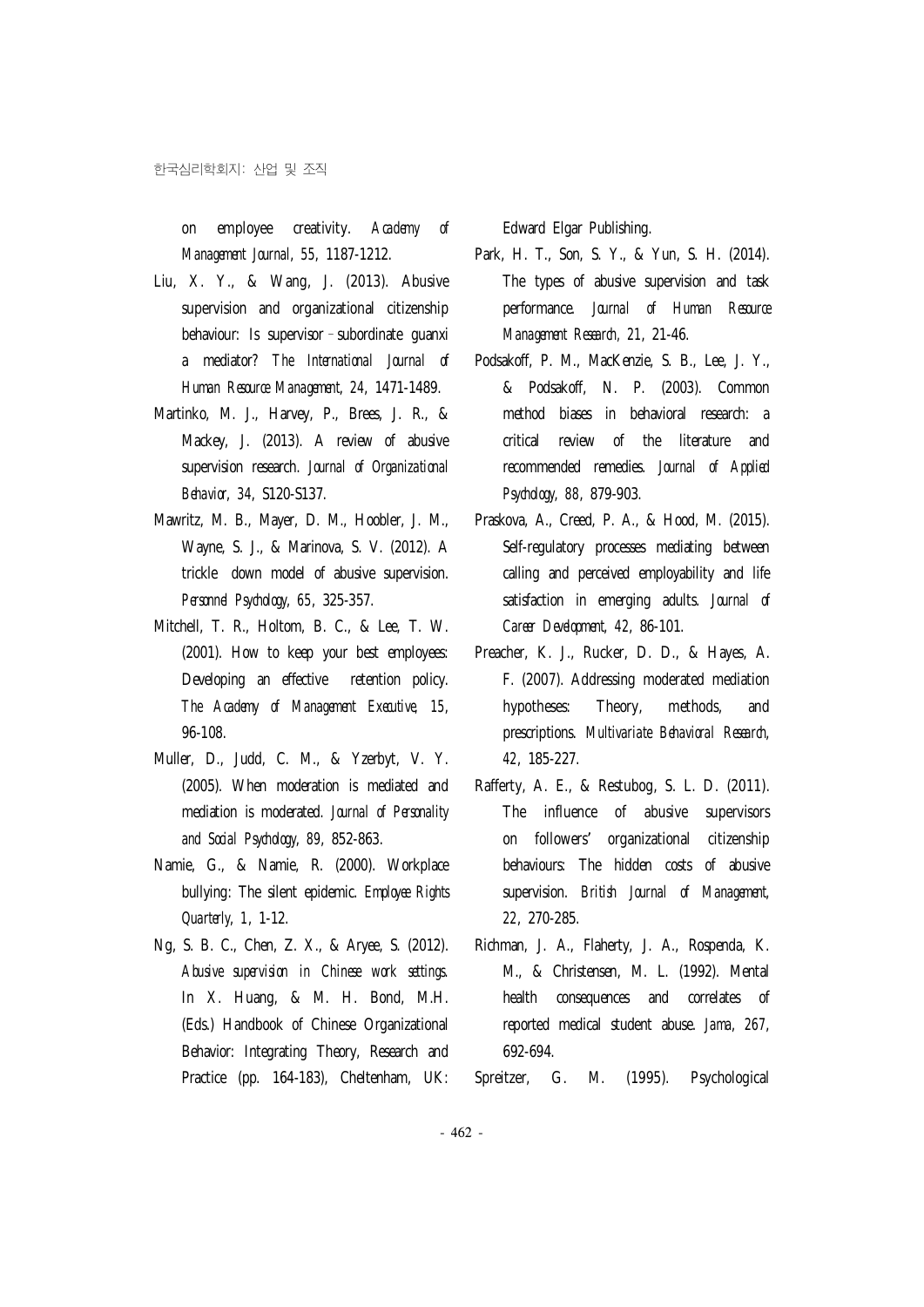Yeon Sun Gwak • Yeseul Jung • Young Woo Sohn / Who Suffers the Most from Abusive Supervision? A Moderated Mediation Model

empowerment in the workplace: Dimensions, measurement, and validation. *Academy of Management Journa*l, *38*, 1442-1465.

- Tepper, B. J. (2000). Consequences of abusive supervision. *Academy of Management Journal*, *43*, 178-190.
- Tepper, B. J. (2007). Abusive supervision in work organizations: Review, synthesis, and research agenda. *Journal of Management*, *33*, 261-289.
- Tepper, B. J., Henle, C. A., Lambert, L. S., Giacalone, R. A., & Duffy, M. K. (2008). Abusive supervision and subordinates' organization deviance. *Journal of Applied Psychology*, *93*, 721-732.
- Xu, E., Huang, X., Lam, C. K., & Miao, Q. (2012). Abusive supervision and work behaviors: The mediating role of LMX. *Journal of Organizational Behavior*, *33*, 531-543.
- Zhang, Y., & Bednall, T. C. (2016). Antecedents of abusive supervision: A meta-analytic review. *Journal of Business Ethics*, *139*, 455-471.

1차 원고접수 : 2017. 06. 26 2차 원고접수 : 2017. 08. 22 최종게재결정 : 2017. 08. 25